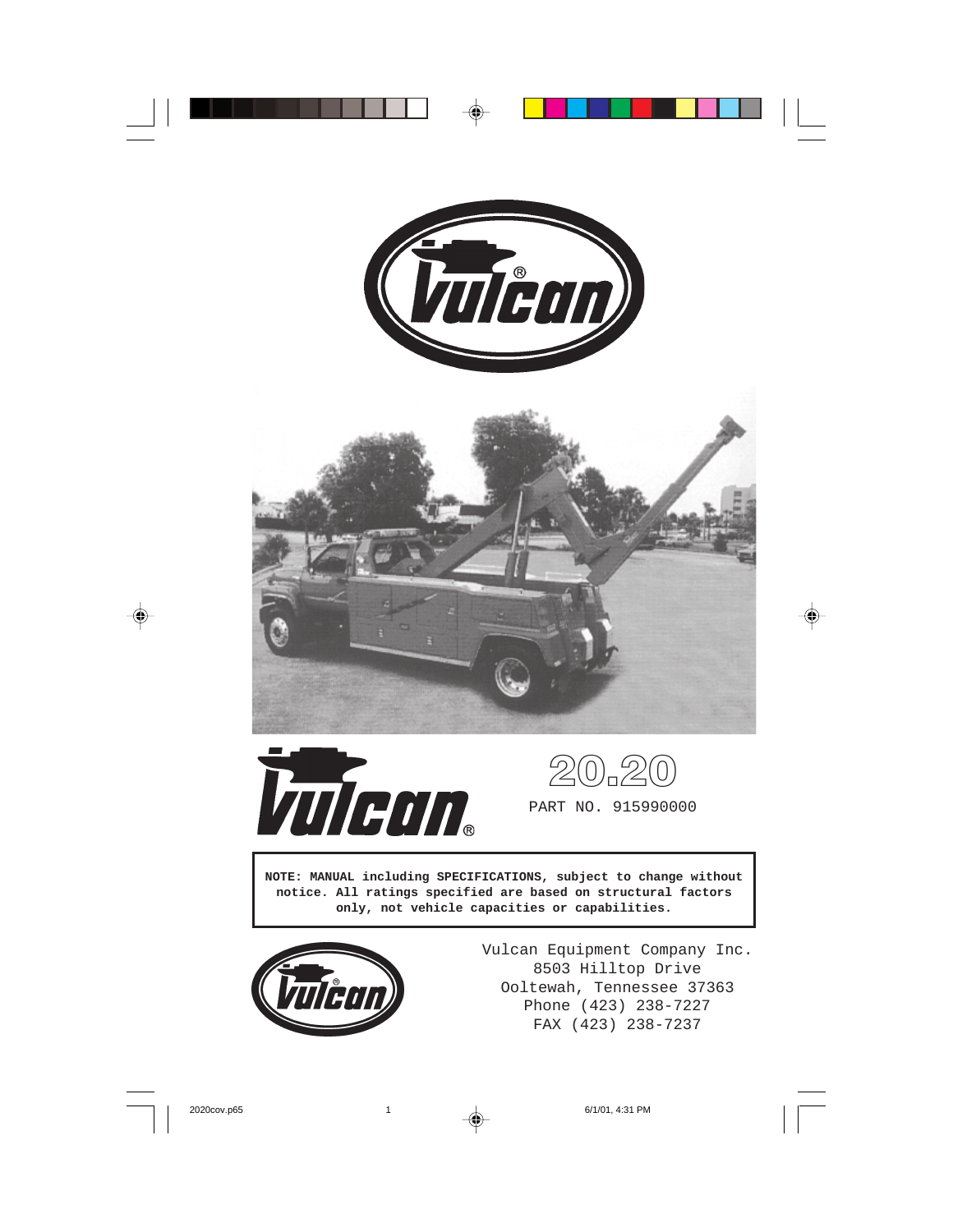

8503 Hilltop Drive Ooltewah, Tennessee 37363

#### **WARRANTY**

**Vulcan Equipment Company Inc.**, hereinafter referred to as **Vulcan**, warrants to the purchaser the basic new towing equipment for a period of one (1) year provided the failure results from a defect in material or workmanship and under normal use of service.

The obligation under this warranty statutory or otherwise is limited to the replacement or repair at our factory of such parts which appear to us upon inspection to be defective. This warranty does not commit **Vulcan Equipment Company Inc.** to bear the cost of labor or transportation charges.

Components of proprietary manufacture, such as branded electric and hydraulic winches, Stone Power packs, PTO's etc., carry warranties of their respective U.S. Distributors.

No warranty shall apply if the **TOWING EQUIPMENT** has been installed, altered, repaired or misused in such a manner that, **Vulcan's** opinion, it affects the reliability or detracts from the performance of any parts of the **TOWING EQUIPMENT** as designed.

Vulcan Equipment Company Inc. shall in no event be liable for consequential damages or contingent liabilities originating from the failure of any parts or products to operate properly.

We reserve the right to change or improve our products at any time without any obligation to make changes or improvements to equipment previously sold.

This warranty is exclusive and is in lieu of all other warranties or conditions expressed, implied or statutory, including the warranty of merchantability and the condition of right to sell. Further, this warranty is affective only when the attached postcard is completed and mailed within fifteen days from date of purchase, otherwise the date of original sale by **Vulcan** shall determine the warranty period.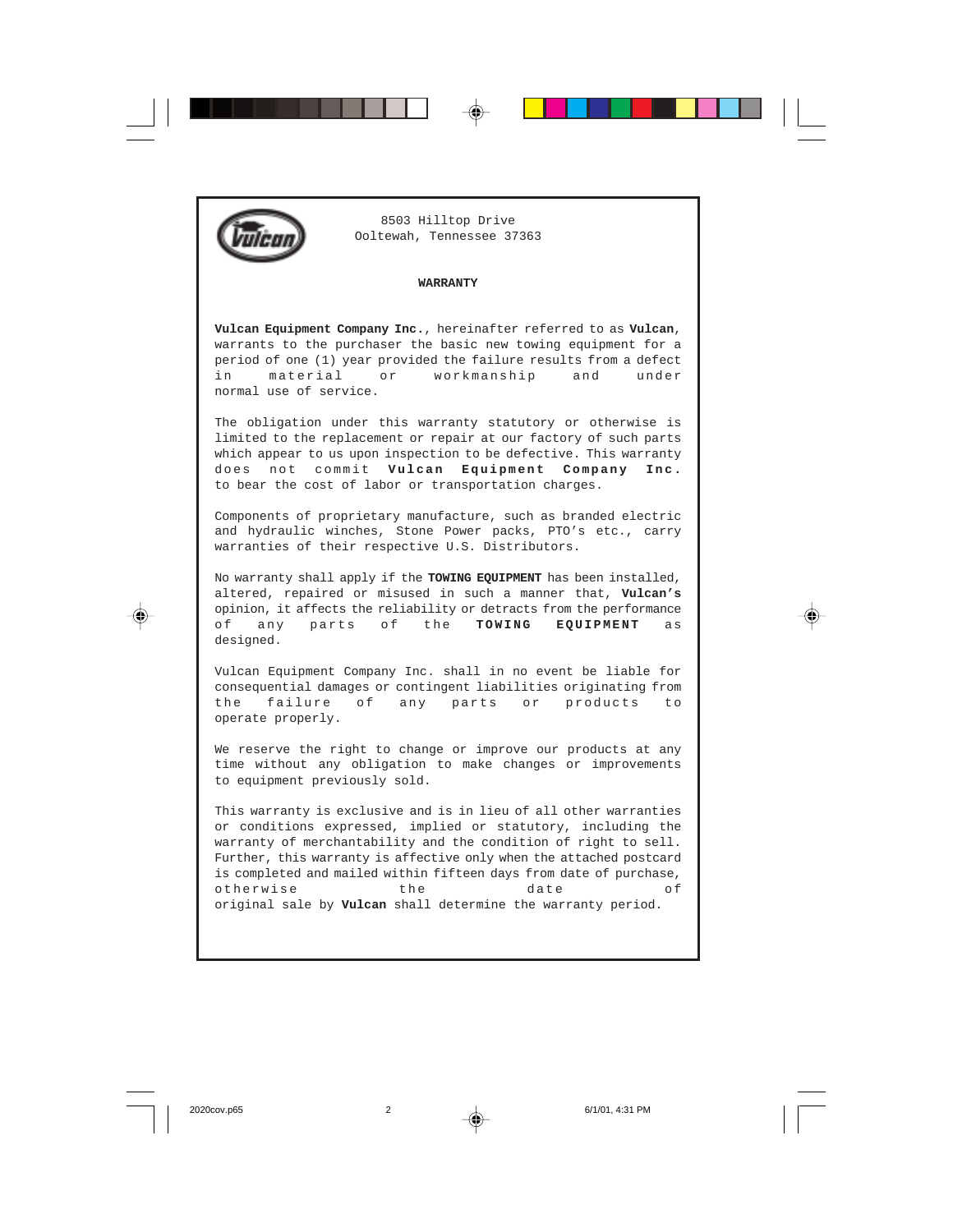# **REPLACEMENT PARTS**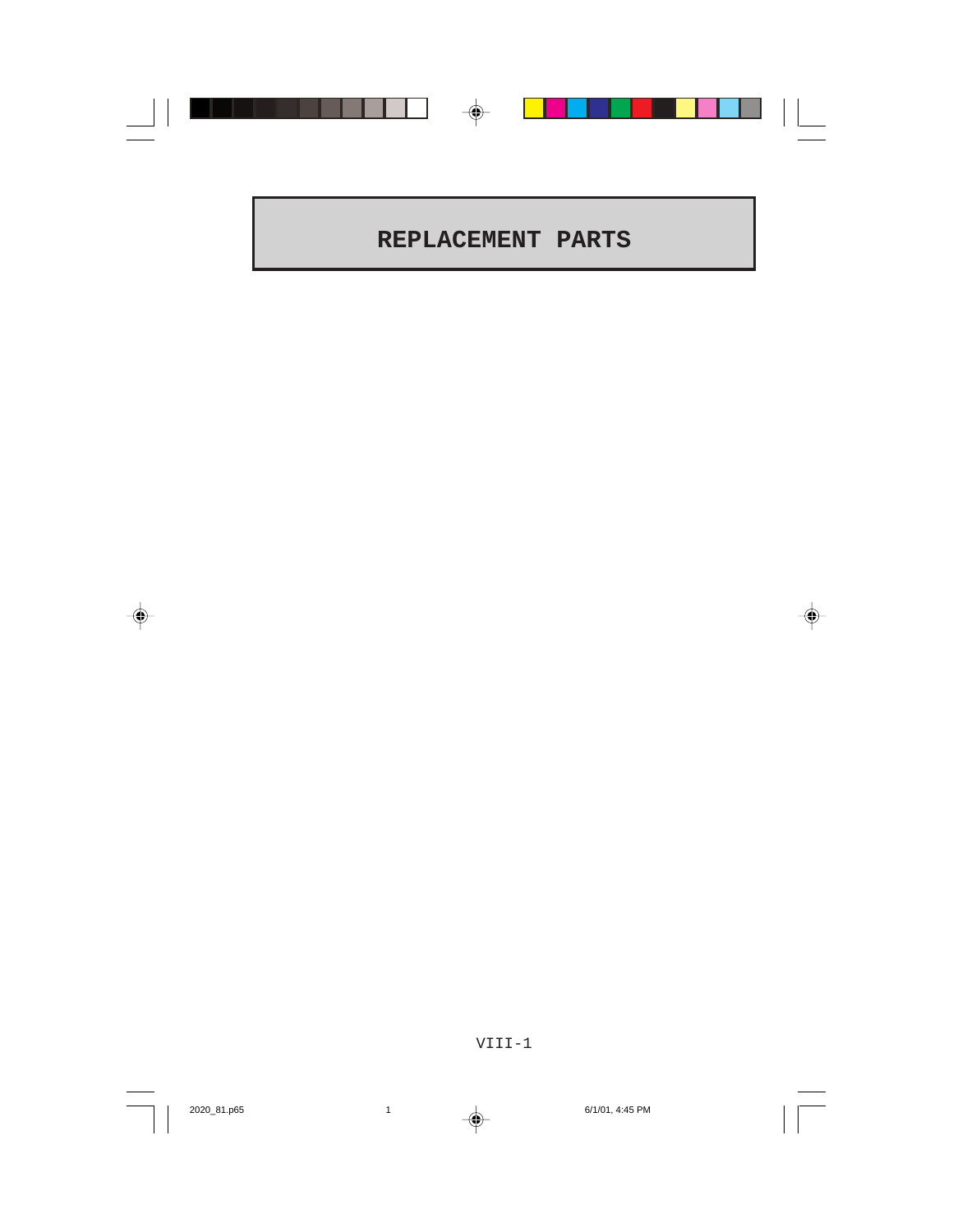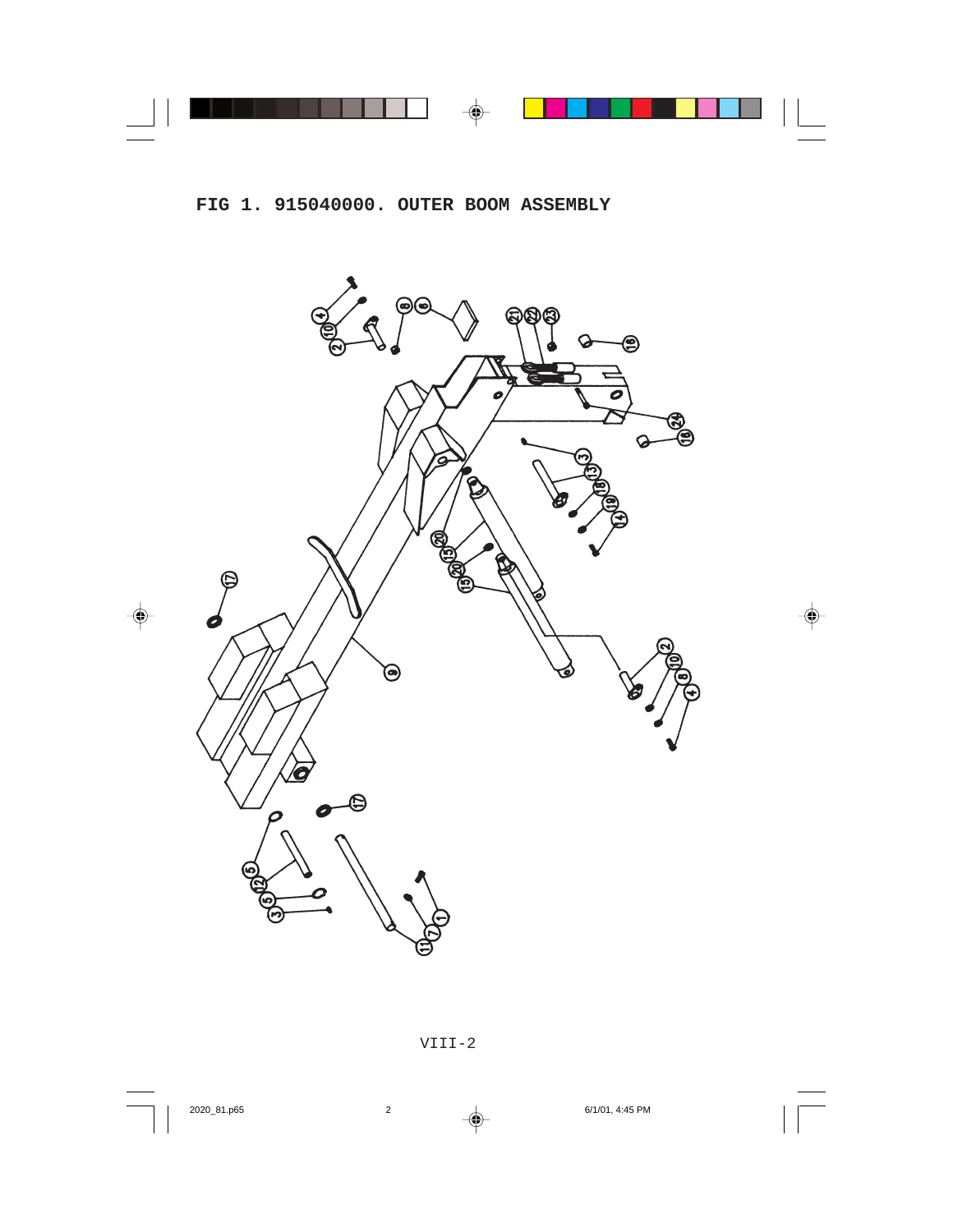#### **FIG 1. 915040000. OUTER BOOM ASSEMBLY**

| ID<br>NO       | PART<br>NO           | <b>DESCRIPTION</b>                                            | QTY                         |
|----------------|----------------------|---------------------------------------------------------------|-----------------------------|
| 1              | 9043577              | SCREW, $1/2$ "NF X $1-3/4$ " SKT HD CAP                       | 2                           |
| 2              | 915322000            | CYLINDER, UPPER PIN LIFT                                      | 2                           |
| 3              | 9012532              | FITTING, 1/8"                                                 | 2                           |
| $\overline{4}$ | 9041404              | SCREW, $1/2$ "NC X $1-3/4$ " HEX HD CAP                       | $\overline{2}$              |
| 5              | 9056150              | RETAINING RING, 1-1/2"                                        | $\overline{2}$              |
| 6              | 915030005            | WEAR PAD, LOWER                                               | $\mathbf 1$                 |
| 7              | 9043155              | NUT, $1/2$ " NF HEX                                           | 2                           |
| 8              | 9045059              | LOCKWASHER, 1/2"                                              | 2                           |
| 9              | 915260000            | OUTER BOOM                                                    | $\mathbf 1$                 |
| 10             | 9045356              | WASHER, 1/2" FLAT                                             | 2                           |
| 11             | 915350001            | PIN, BOOM PIVOT                                               | $\mathbf 1$                 |
| 12<br>13       | 915350002            | PIN, EXTEND CYLINDER FRONT                                    | $\mathbf 1$<br>$\mathbf{1}$ |
| 14             | 915350500<br>9041403 | PIN, TILT CYLINDER UPPER<br>SCREW, 1/2"NC X 1-1/2" HEX HD CAP | $\mathbf{1}$                |
| 15             | 91573000             | LIFT CYLINDER                                                 | 2                           |
| 16             | 9400004              | BRONZE BUSHING                                                | $\overline{2}$              |
| 17             | 915030006            | $SPACER$ , $3/8"$                                             | 2                           |
|                | 915030007            | SPACER, 1/4" (OPTIONAL)                                       | 2                           |
|                | 915030008            | SPACER, 1/2" (OPTIONAL)                                       | 2                           |
| 18             | 9045356              | WASHER, 1/2" SAE FLAT                                         | $\mathbf 1$                 |
| 19             | 9045059              | LOCKWASHER 1/2"                                               | $\mathbf{1}$                |
| 20             | 915040002            | THRUST WASHER                                                 | 2                           |
| 21             | 9048800              | CHAIN LINK, 5/8" WELDLESS                                     | 2                           |
| 22             | 945030007            | CABLE TIE BACK SPRING                                         | 2                           |
| 23             | 9043307              | NUT, 5/8" NYLOK                                               | $\overline{2}$              |
| 24             | 9044445              | SCREW, 5/8" X 4" GR8 HEX HD CAP                               | $\overline{a}$              |
|                |                      |                                                               |                             |
|                |                      |                                                               |                             |
|                |                      |                                                               |                             |
|                |                      |                                                               |                             |
|                |                      |                                                               |                             |
|                |                      |                                                               |                             |
|                |                      |                                                               |                             |
|                |                      |                                                               |                             |
|                |                      |                                                               |                             |
|                |                      |                                                               |                             |
|                |                      |                                                               |                             |
|                |                      |                                                               |                             |
|                |                      |                                                               |                             |
|                |                      |                                                               |                             |
|                |                      |                                                               |                             |
|                |                      |                                                               |                             |
|                |                      |                                                               |                             |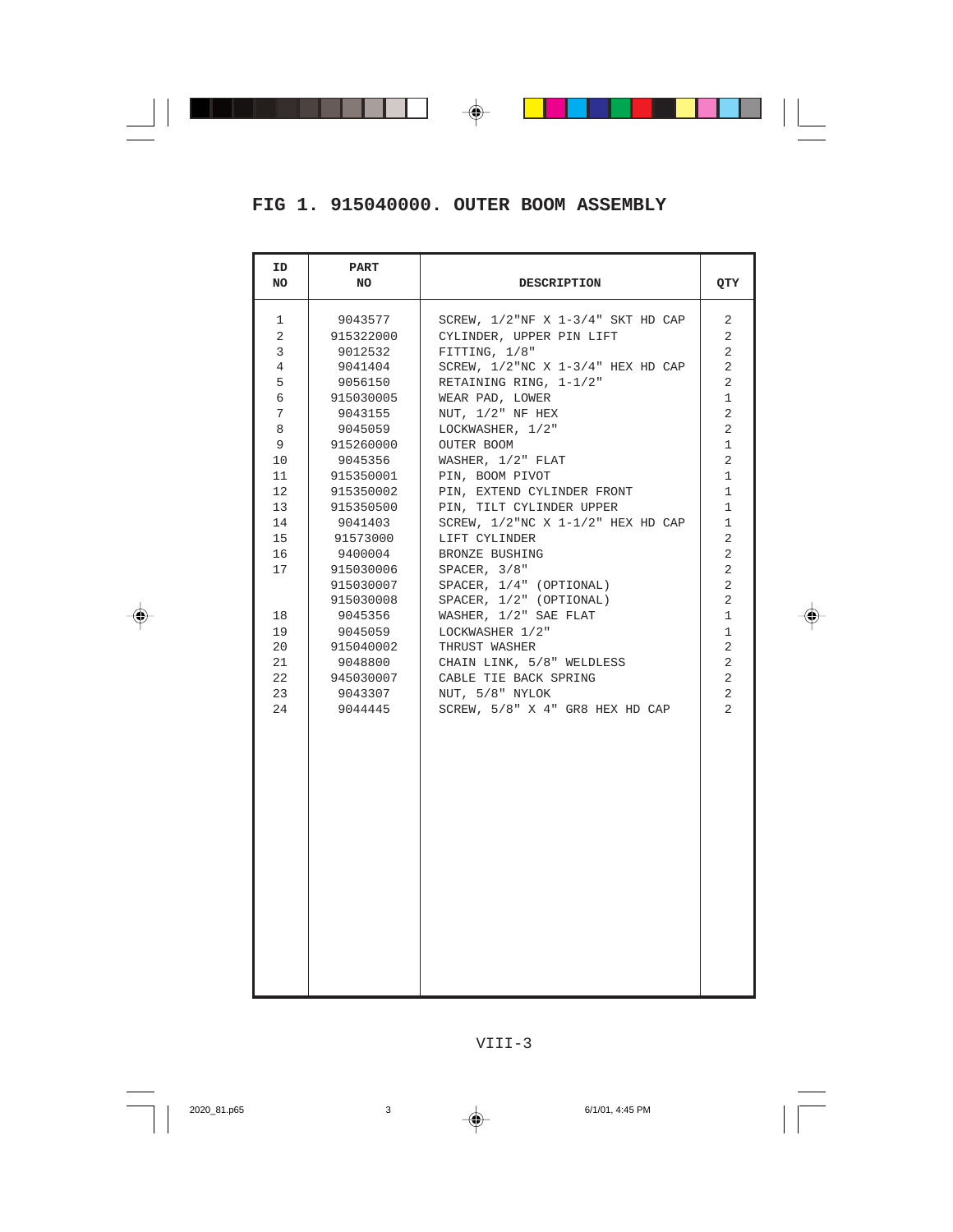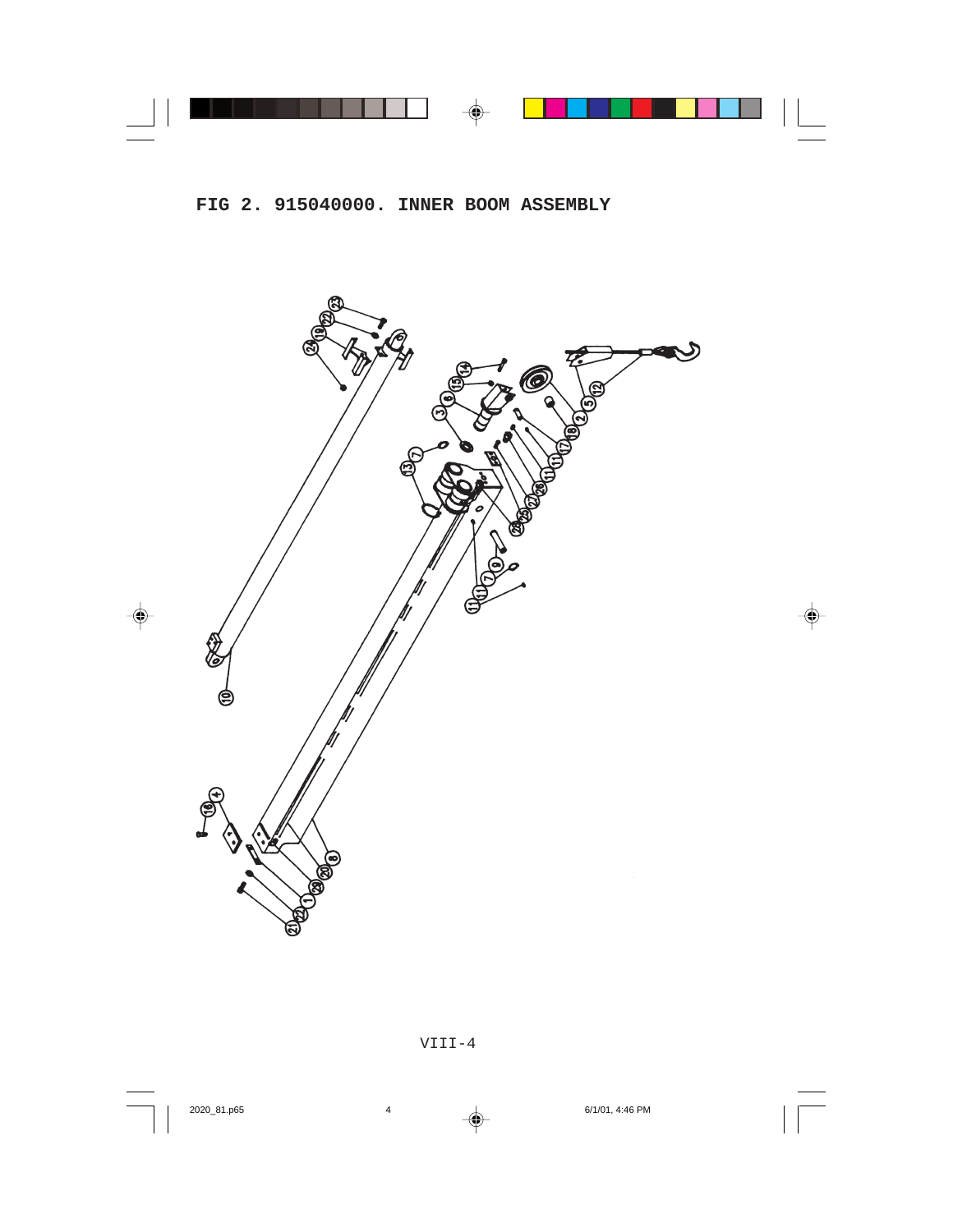#### **FIG 2. 915040000. INNER BOOM ASSEMBLY**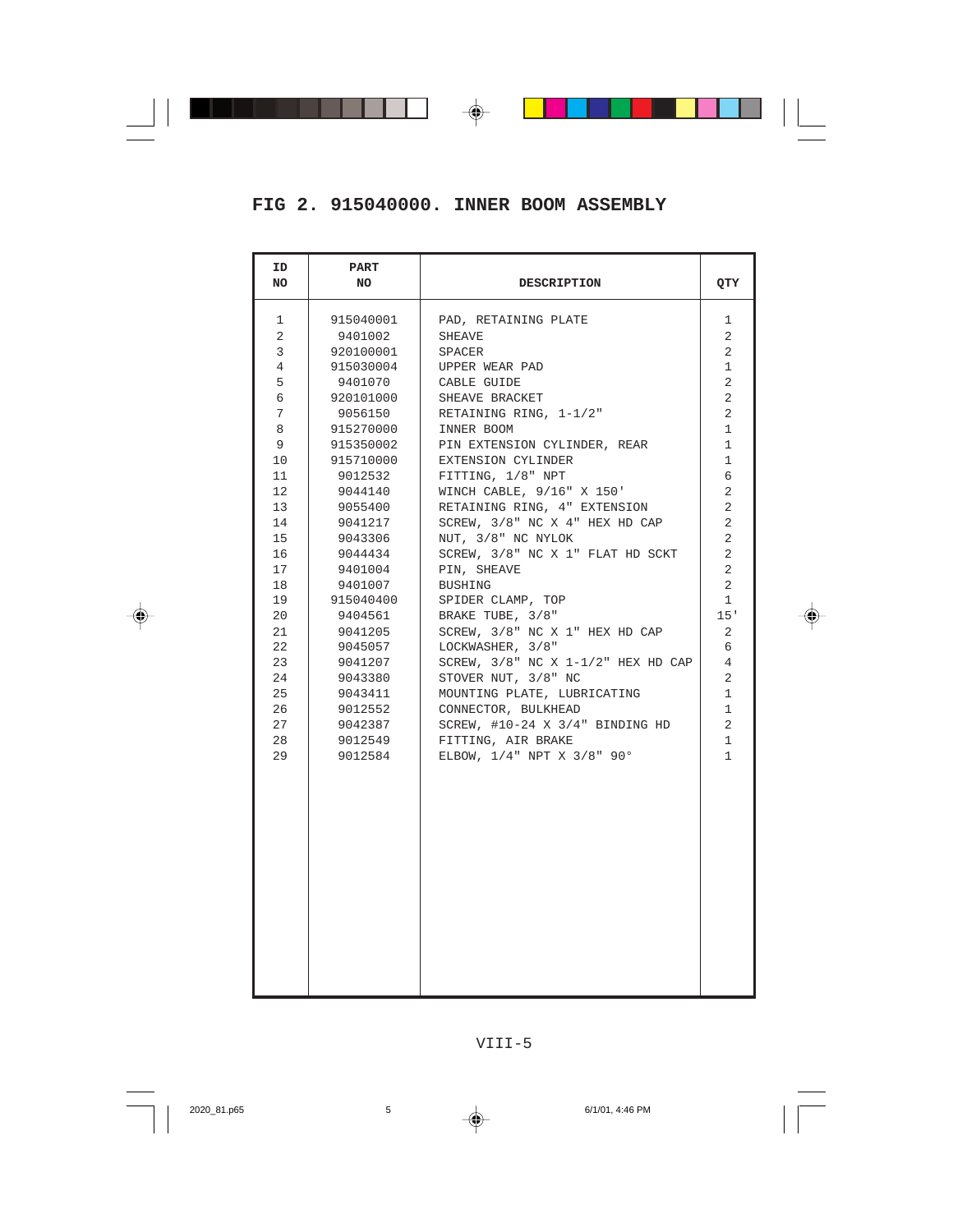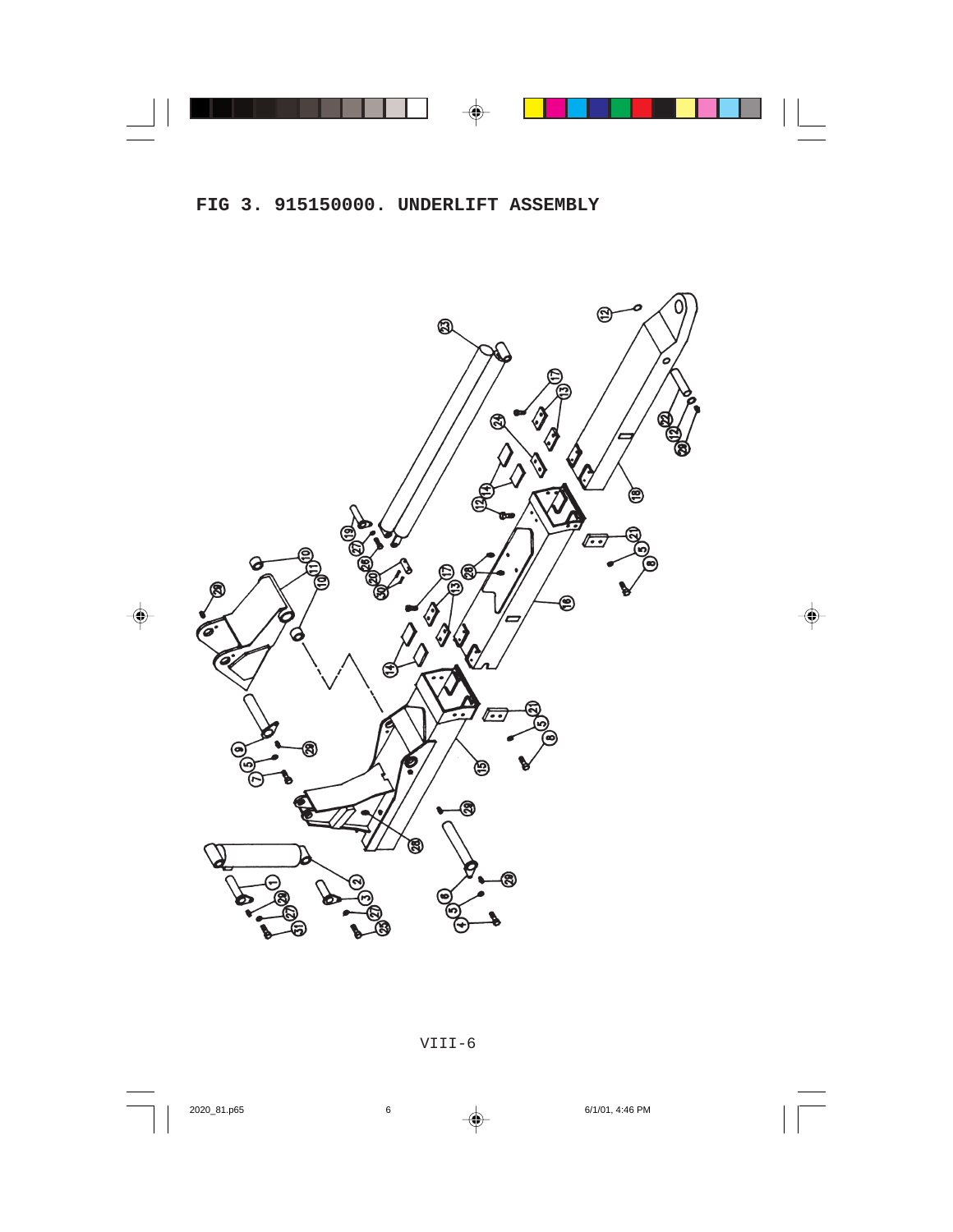#### **FIG 3. 915150000. UNDERLIFT ASSEMBLY**

| ID<br>NO       | PART<br>NO | <b>DESCRIPTION</b>                       | QTY          |
|----------------|------------|------------------------------------------|--------------|
| 1              | 915350500  | PIN, TILT CYLINDER UPPER                 | 1            |
| $\overline{a}$ | 915740000  | TILT CYLINDER                            | 1            |
| 3              | 915351500  | PIN, TILT CYLINDER LOWER                 | 1            |
| 4              | 9043947    | SCREW, 5/8" NC X 1" HEX HD CAP           | $\mathbf{1}$ |
| 5              | 9045061    | LOCKWASHER, 5/8"                         | 10           |
| 6              | 915353000  | STINGER PIVOT PIN                        | $\mathbf 1$  |
| 7              | 9040602    | SCREW, $5/8$ " NC X $1-1/4$ " HEX HD CAP | $\mathbf{1}$ |
| 8              | 9044478    | SCREW, $5/8$ " NF X $1-1/4$ " HEX HD CAP | 8            |
| 9              | 915351000  | FOOT PIVOT                               | 1            |
| 10             | 924190004  | BRONZE BUSHING                           | 2            |
| 11             | 945300000  | PIVOT FOOT                               | $\mathbf 1$  |
| 12             | 9044434    | RETAINING RING, 1-3/8" HD                | 2            |
| 13             | 930150003  | NYLATRON PAD, TOP                        | 4            |
| 14             | 930150004  | NYLATRON PAD, BOTTOM                     | 4            |
| 15             | 915310000  | FOLDING BOOM                             | $\mathbf 1$  |
| 16             | 915320000  | FIRST STAGE STINGER                      | $\mathbf 1$  |
| 17             | 9041218    | SCREW, 1/4" NC X 5/8" FLAT HD SCKT       | 8            |
| 18             | 915330000  | STINGER, SECOND STAGE                    | $\mathbf{1}$ |
| 19             | 915250000  | PIN, STINGER EXTEND CYLINDER FRONT       | $\mathbf{1}$ |
| 20             | 915350005  | PIN, STINGER EXTEND CYLINDER 1ST         | $\mathbf 1$  |
| 21             | 915150002  | STOP BLOCKS                              | 4            |
| 22             | 915350006  | PIN, STINGER EXTEND CYLINDER REAR        | 1            |
| 23             | 915720000  | STINGER EXTENSION CYLINDER               | $\mathbf{1}$ |
| 24             | 915150003  | SPACER PLATE                             | 1            |
| 25             | 9041402    | SCREW, $1/2$ " NC X $1-1/4$ " HEX HD CAP | 1            |
| 26             | 9041401    | SCREW, 1/2" NC X 1" HEX HD CAP           | 2            |
| 27             | 9045059    | LOCKWASHER, 1/2"                         | 3            |
| 28             | 9012501    | GREASE NIPPLE, 1/4"-28                   | 4            |
| 29             | 9012532    | GREASE NIPPLE, 1/8" NPT                  | б            |
| 30             | 9046315    | ROLL PIN, 3/16" X 1-3/4"                 | 2            |
| 31             | 9041403    | SCREW, $1/2$ NC X $1-1/2$ " HEX HD CAP   | $\mathbf{1}$ |
|                |            |                                          |              |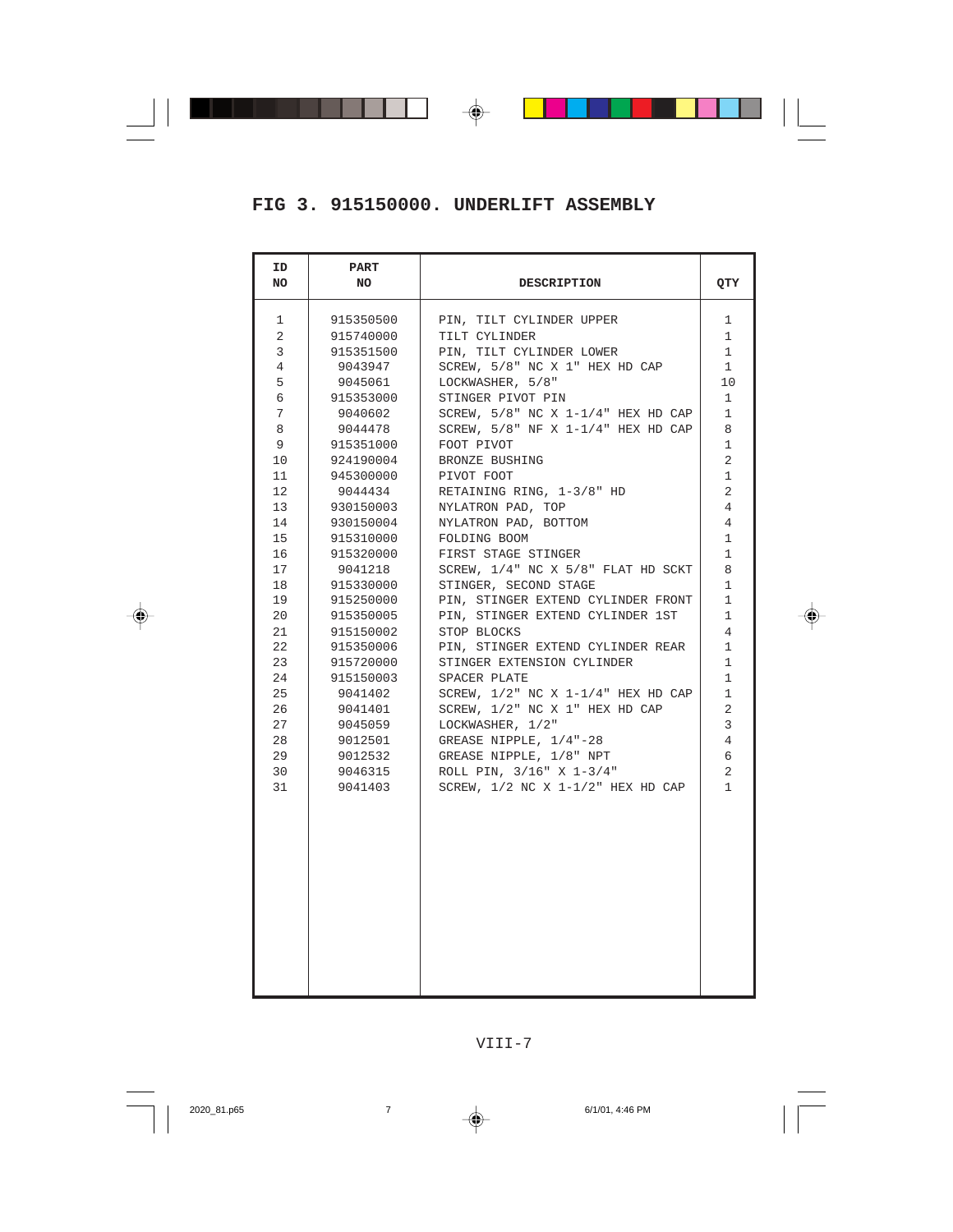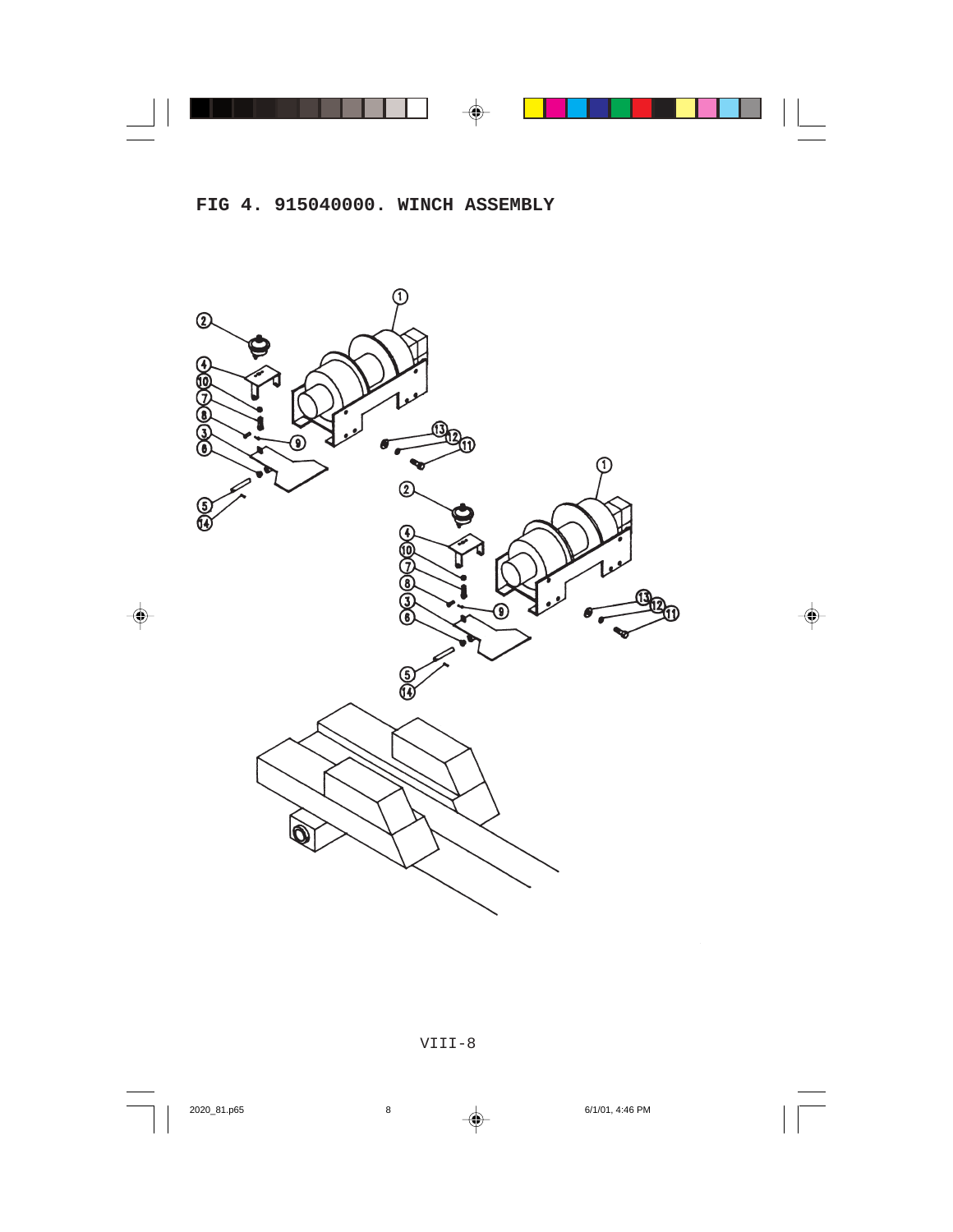#### **FIG 4. 915040000. WINCH ASSEMBLY**

| ID<br>NO | PART<br>NO | <b>DESCRIPTION</b>                | QTY            |
|----------|------------|-----------------------------------|----------------|
| 1        | 9048649    | WINCH-DP, 20,000 LB.              | 2              |
| 2        | 9018141    | DIAPHRAGM CYLINDER                | 2              |
| 3        | 915040600  | CABLE TENSIONER PLATE             | $\overline{2}$ |
| 4        | 915040700  | ROPE TENSIONER MOUNTING BRACKET   | 2              |
| 5        | 92090008   | PIVOT PIN                         | 2              |
| 6        | 9053510    | NYLON BEARING                     | 4              |
| 7        | 9048450    | YOKE, $1/2$ '-20 X $1-34$ "       | 2              |
| 6        | 9046545    | YOKE PIN                          | 2              |
| 9        | 9046035    | COTTER PIN                        | 2              |
| 10       | 9043204    | NUT, 7/16" NC HEX                 | $\overline{4}$ |
| 11       | 9044479    | SCREW, 5/8" NC X 1-34" HEX HD CAP | 24             |
| 12       | 9045061    | LOCKWASHER, 5/8"                  | 24             |
| 13       | 9043379    | NUT, 5/8" NC                      | 24             |
| 14       | 9046313    | ROLL PIN, 3/16" X 1-1/2"          | $\overline{a}$ |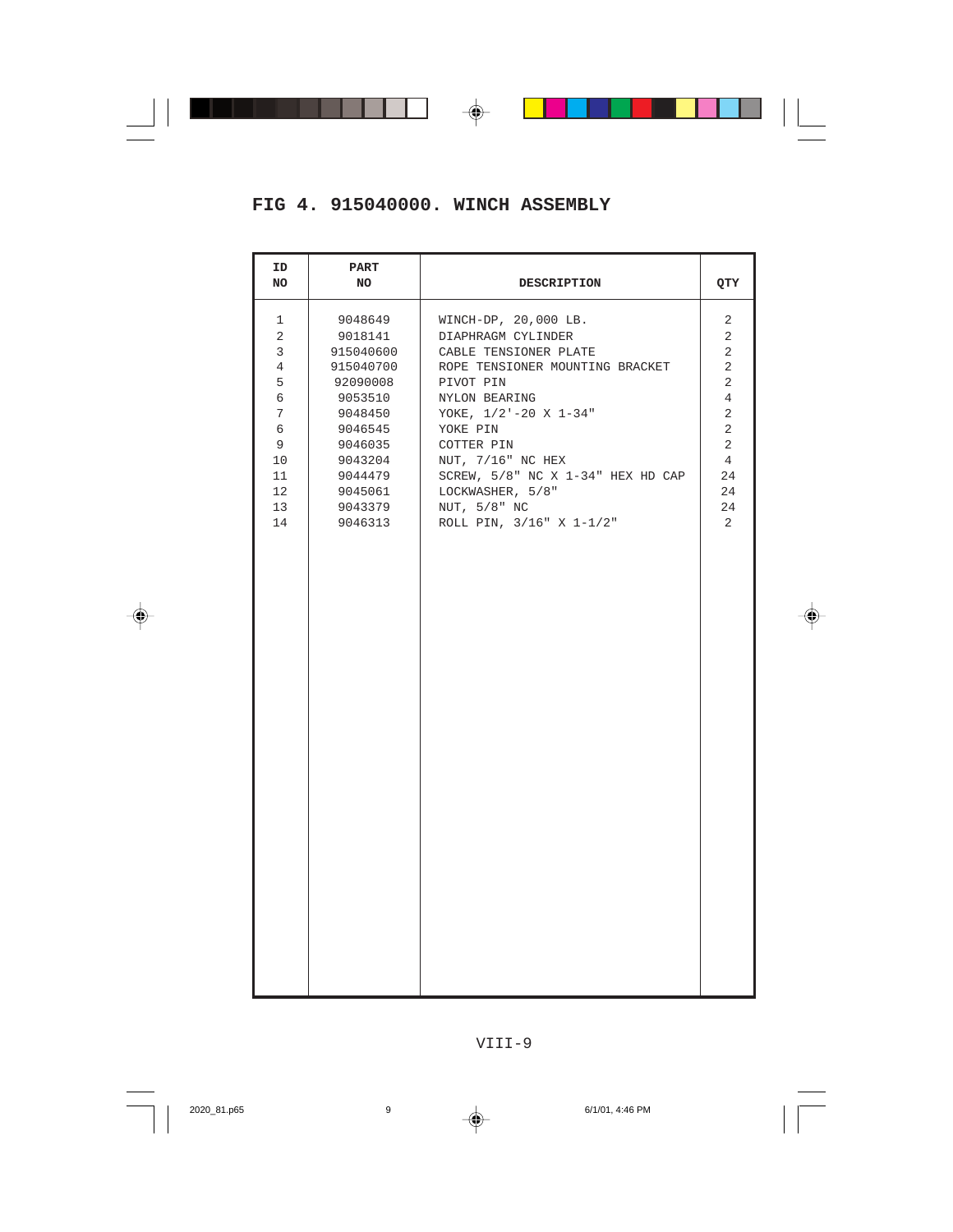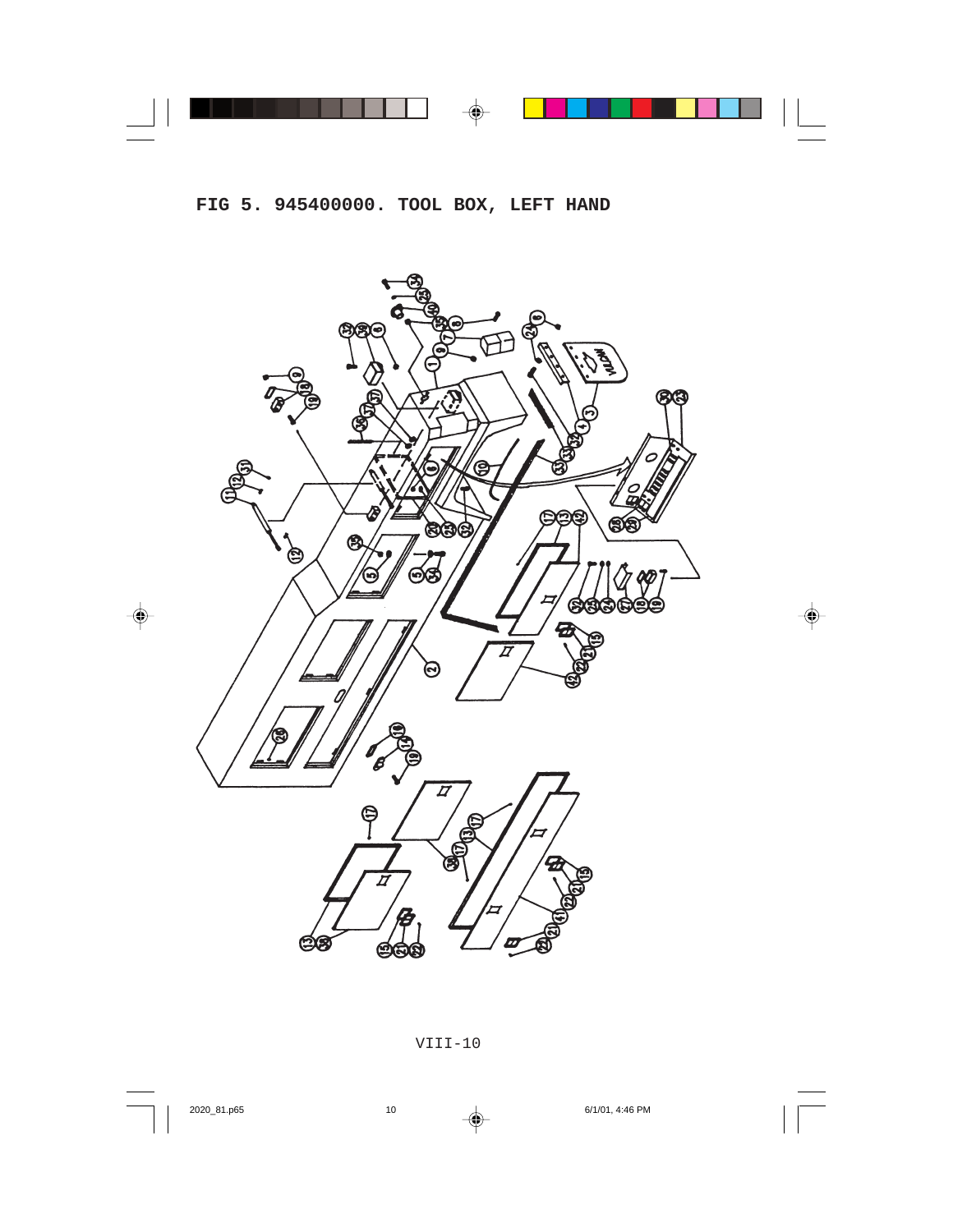## **FIG 5. 945400000. TOOL BOX, LEFT HAND**

| ID<br>NO        | <b>PART</b><br>NO | <b>DESCRIPTION</b>                 | QTY            |
|-----------------|-------------------|------------------------------------|----------------|
|                 |                   |                                    |                |
| 1               | 945400500         | TOOL BOX CASING                    | 1              |
| 2               | 945070500         | FENDER WELL                        | $\mathbf{1}$   |
| 3               | 94320052          | MUD FLAP                           | $\mathbf{1}$   |
| 4               | 920400005         | PLATE, MUD FLAP                    | $\mathbf{1}$   |
| 5               | 9045204           | WASHER, 5/16" FLAT                 | 40             |
| 6               | 9043319           | NUT, 1/4"-20 NYLOK HEX             | 13             |
| 7               | 9025087           | TAIL LIGHT ASSEMBLY                | 2              |
| 8               | 9042312           | SCREW, 10-32 X 1-1/4" RD MACH SS   | 8              |
| 9               | 9043012           | NUT, 10-32 HEX SS                  | 20             |
| 10              | 9032096           | DECORATIVE TRIM                    | 11'            |
| 11              | 9048589           | GAS STRUT, 90 PSI                  | $\overline{2}$ |
| 12              | 9048175           | BALL STUD (FOR GAS STRUT)          | 4              |
| 13              | 9032157           | WEATHER STRIP (FOR DOORS)          | 50'            |
| 14              | 9025120           | SIDE CLEARANCE LIGHT, AMBER, TURN  | 1              |
| 15              | 9032155           | RUBBER GASKET (DOOR HANDLE)        | 6              |
| 16              | 9025107           | RUBBER GROMMET (MARKER LIGHT)      | $\mathbf{1}$   |
| 17              | 9043395           | #8-32 NYLOK NUT                    | 24             |
| 18              | 9025073           | COMPARTMENT LIGHT                  | 6              |
| 19              | 9043827           | #10-32 X 5/8" PAN HD SCREW         | 12             |
| 20 <sub>o</sub> | 920400514         | REMOVABLE WALL PANEL               | $\mathbf{1}$   |
| 21              | 9048147           | DOOR HANDLE                        | 6              |
| 22              | 9043980           | ONE WAY SCREW #8-32 X 3/4"         | 24             |
| 23              | 920400001         | DIR. CONTROL VALVE COVER           | 1              |
| 24              | 9045302           | FLAT WASHER 1/4"                   | 5              |
| 25              | 9043002           | LOCKWASHER 1/4"                    | 8              |
| 26              | 9012501           | GREASE NIPPLE 1/4"-28              | 10             |
| 27              | 920400004         | LIGHT PANEL                        | $\mathbf{1}$   |
| 28              | 9033225           | DECAL SWITCHES                     | $\mathbf{1}$   |
| 29              | 9033530           | DECAL-DIR. CONT. VALVE             | $\mathbf{1}$   |
| 30              | 9033236           | DECAL-BEHIND DIR. CONT. VALVE      | $\mathbf 1$    |
| 31              | 9045056           | LOCKWASHER 5/16"                   | 4              |
| 32              | 9041003           | HEX HD CAP SCREW 1/4"-20 X 3/4" LG | 13             |
| 33              | 9061802           | RUBBER STRIP 3/32" X 1-1/4"        | 11             |
| 34              | 9041105           | HEX HD CAP SCREW 5/16"NC X 1"      | 20             |
| 35              | 9043334           | NYLON HEX NUT 5/16"NC              | 20             |
| 36              | 9032113           | RUBBER SEAL-EDGE STRIP             | 18"            |
| 37              | 9032049           | RUBBER GROMMET                     | 2              |
| 38              | 94500700          | TOP DOOR                           | 2              |
| 39              | 9022537           | ELECTRICAL JUNCTION BOX            | $\mathbf{1}$   |
| 40              | 9023085           | ELECTRICAL CONNECTOR 7-PIN FEM     | $\mathbf{1}$   |
| 41              | 945400600         | BOTTOM DOOR                        | 1              |
| 42              | 920400600         | REAR DOOR                          | $\overline{2}$ |
|                 |                   |                                    |                |
|                 |                   |                                    |                |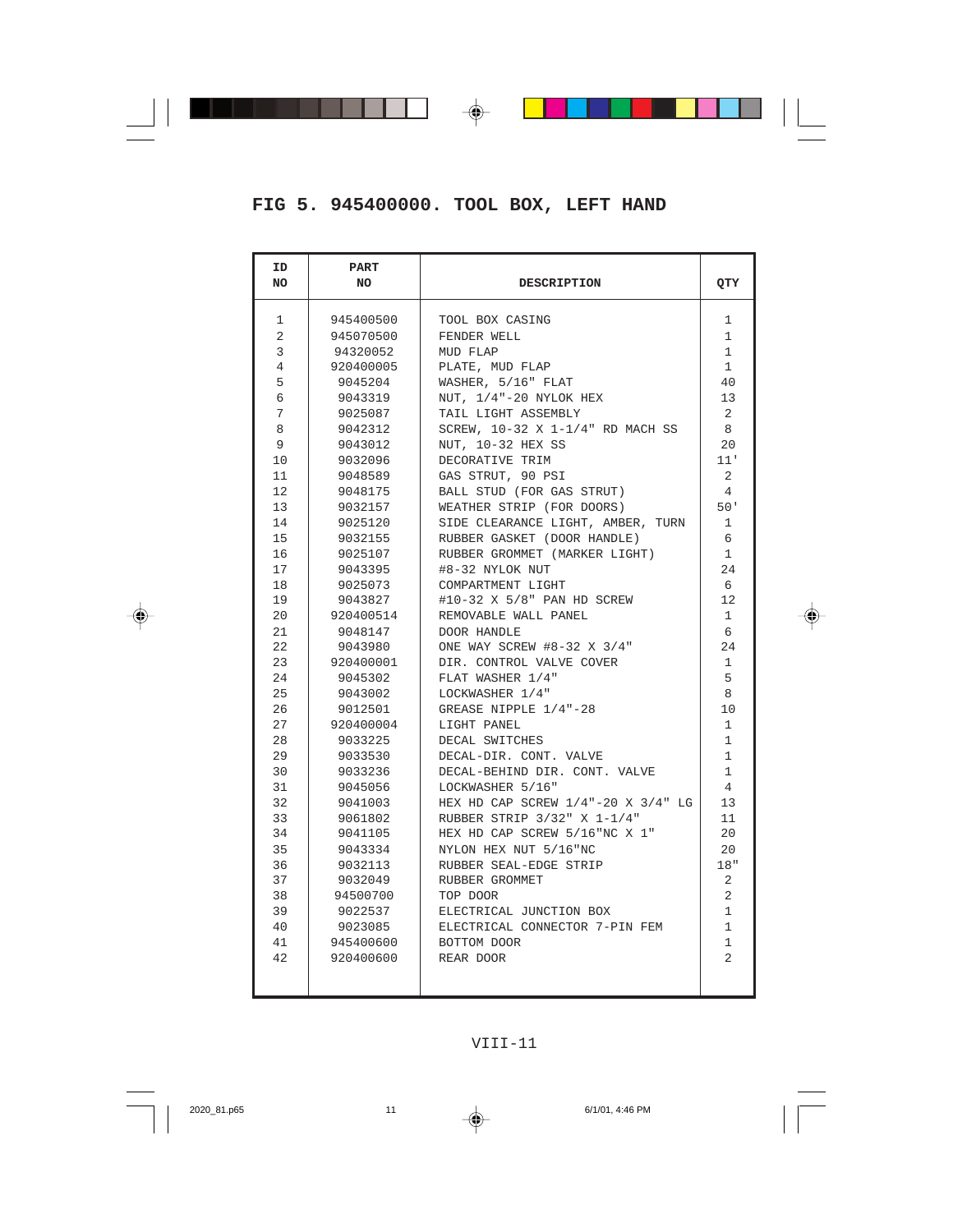### **FIG 6. 945407000. 160" TOOL BOX, RH**

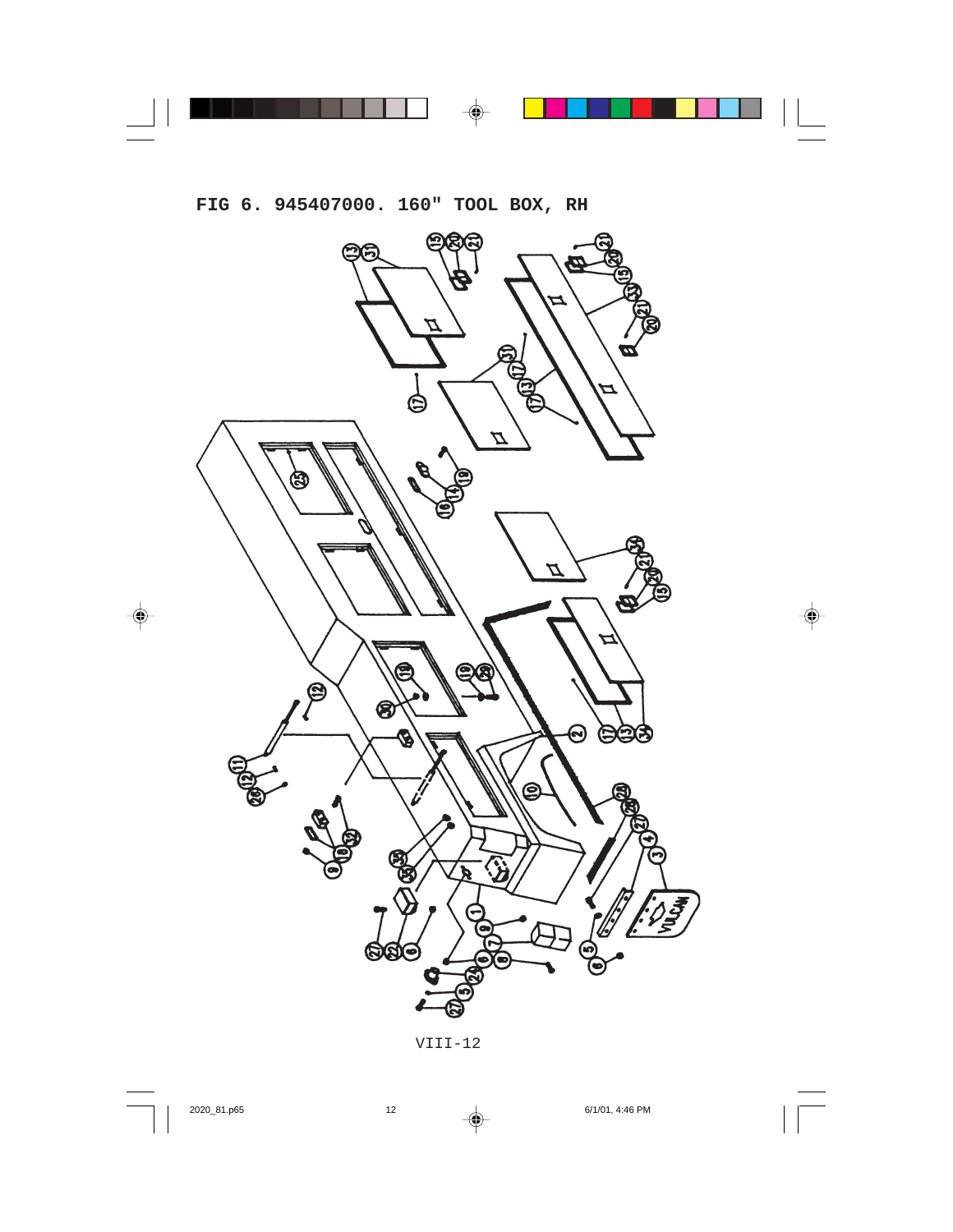## **FIG 6. 945407000. 160" TOOL BOX, RH**

| ID<br>NO | PART<br>NO         | <b>DESCRIPTION</b>                | QTY            |
|----------|--------------------|-----------------------------------|----------------|
|          | 945402500          |                                   |                |
| 1<br>2   | 945077500          | TOOL CASING                       | 1<br>1         |
| 3        | 74320052           | FENDER WELL<br>MUD FLAP           | $\mathbf{1}$   |
| 4        | 9240400005         | MUD FLAP PLATE                    | $\mathbf 1$    |
| 5        | 9045302            | 1/4" FLAT WASHER                  | 5              |
| 6        |                    | NYLON HEX NUT 1/4"-20             | 11             |
| 7        | 9043319<br>9025087 | TAIL LIGHT ASSEMBLY               | 2              |
| 8        | 9042312            | RD HD MACH SCR 10-32 X 1-1/4" SS  | 8              |
| 9        | 9043012            | HEX NUT #10-32 SS                 | 10             |
| 10       | 9032096            | DECORATIVE TRIM                   | 11'            |
| 11       | 9048589            | GAS STRUT 90 PSI                  | 2              |
| 12       | 9048175            | BALL STUD (FOR GAS STRUT)         | 4              |
| 13       | 9032157            | WEATHER STRIP (DOORS)             | 50'            |
| 14       | 9025120            | SIDE CLEARANCE LIGHT, AMBER, TURN | 1              |
| 15       | 9032155            | RUBBER GASKET (DOOR HANDLE)       | 6              |
| 16       | 9025107            | RUBBER GROMMET (MARKER LIGHT)     | 1              |
| 17       | 9043395            | #8-32 NYLOK NUT                   | 24             |
| 18       | 9025073            | COMPARTMENT LIGHT                 | 6              |
| 19       | 9045204            | 5/16" FLAT WASHER                 | 40             |
| 20       | 9048147            | DOOR HANDLE                       | 6              |
| 21       | 9043980            | ONE WAY SCREW #8-32 X 3/4"        | 24             |
| 22       | 9022537            | ELECTRICAL JUNCTION BOX           | $\mathbf{1}$   |
| 23       | 9023053            | ELECTRIC CONNECTOR-9 PIN FEMALE   | $\mathbf{1}$   |
| 24       | 9023085            | ELECTRIC CONNECTOR-7 PIN FEMALE   | 1              |
| 25       | 9012501            | GREASE NIPPLE 1/4"-28             | 10             |
| 26       | 9045056            | LOCKWASHER 5/16"                  | $\overline{4}$ |
| 27       | 9041003            | HEX HD CAP SCR 1/4"-20 X 3/4"LG   | 11             |
| 28       | 9061802            | RUBBER STRIP $3/32"$ X $1-1/4"$   | 11'            |
| 29       | 9041105            | HEX HD CAP SCREW 5/16"NC X 1"     | 20             |
| 30       | 9043334            | NYLOK HEX NUT 5/16"NC             | 20             |
| 31       | 945400700          | TOP DOOR                          | 2              |
| 32       | 9043827            | #10-32 X 5/8" PAN HD SCREW        | 12             |
| 33       | 945400600          | BOTTOM DOOR                       | $\mathbf{1}$   |
| 34       | 920400600          | REAR DOOR                         | 2              |
| 35       | 9032049            | RUBBER GROMMET                    | $\overline{2}$ |
|          |                    |                                   |                |
|          |                    |                                   |                |
|          |                    |                                   |                |
|          |                    |                                   |                |
|          |                    |                                   |                |
|          |                    |                                   |                |
|          |                    |                                   |                |
|          |                    |                                   |                |
|          |                    |                                   |                |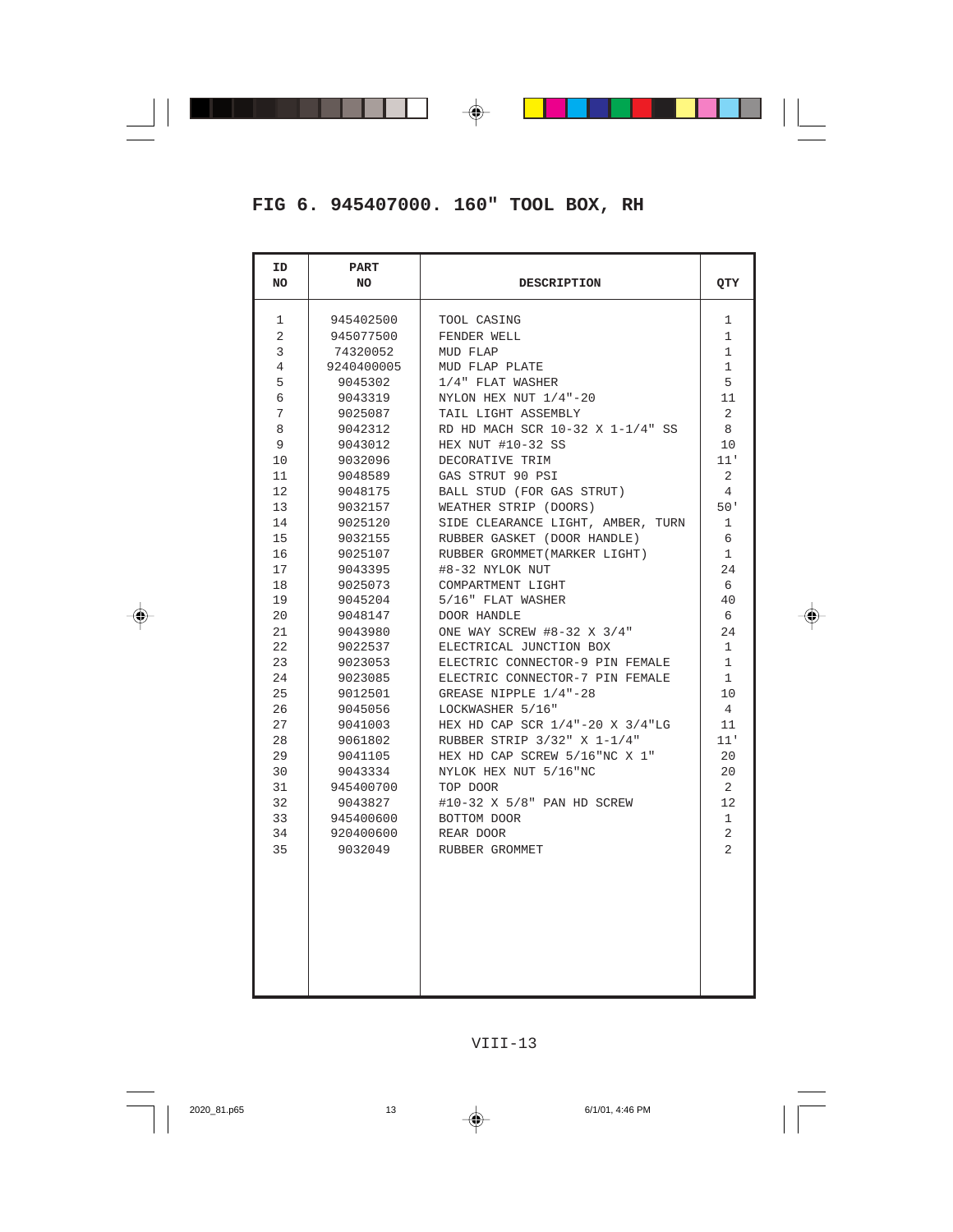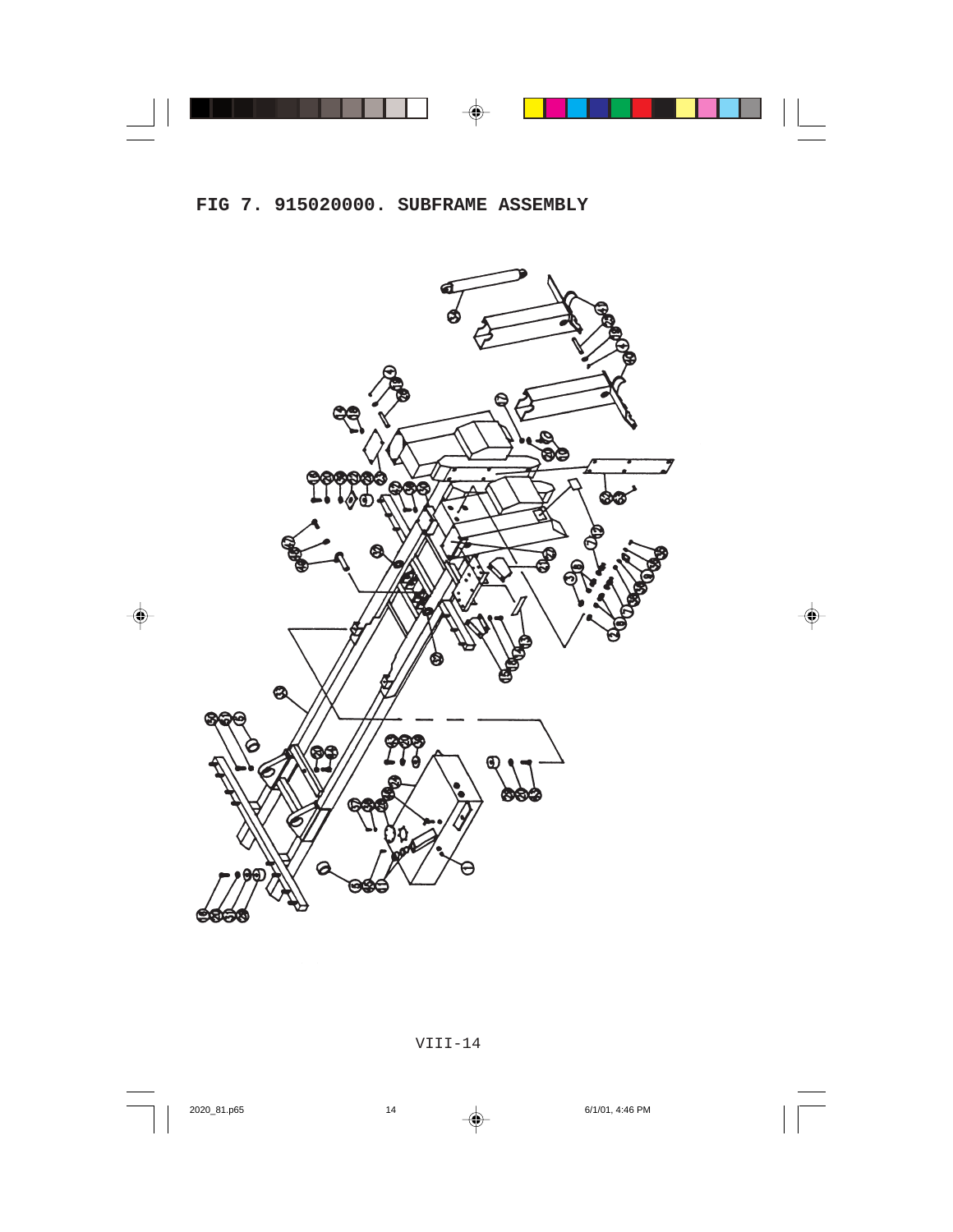| ID<br>NO       | <b>PART</b><br>NO | <b>DESCRIPTION</b>                      | QTY            |
|----------------|-------------------|-----------------------------------------|----------------|
| 1              | 915760001         | HYDRAULIC TUBE                          | 1              |
| $\overline{2}$ | 915760015         | HYDRAULIC TUBE                          | 1              |
| 3              | 915760014         | HYDRAULIC TUBE                          | $\mathbf{1}$   |
| $\overline{4}$ | 915720020         | HYDRAULIC TUBE                          | 1              |
| 5              | 9012565           | 916"-18JIC X 9/16" SAE MALE             | 2              |
| б              | 9012592           | 1/4"NPT X 6JIC ADAPTER                  | 2              |
| 7              | 9012913           | 3/4" PIPE PLUG (MAGNETIC)               | $\mathbf{1}$   |
| 8              | 9013031           | FITTING (SPECIAL)                       | 2              |
| 9              | 9012586           | 1-1/16"-12 SAE X 1-1/16" JIC MALE       | $\overline{2}$ |
| 10             | 9012828           | 1" 90° STR ELBOW                        | $\overline{2}$ |
| 11             | 9012962           | $1-5/16$ "- $12$ SAE X $1$ "NPT ADAPTER | 2              |
| 12             | 9012927           | $1"NPT X 1-1/4" HOSE BARB$              | 2              |
| 13             | 9012881           | $1-1/4$ "NPT X $1-1/4$ " HOSE BARB      | 2              |
| 14             | 9014628           | 1-1/4"NPT CLOSE NIPPLE                  | 4              |
| 15             | 9015571           | 1-1/4"NPT BALL VALVE                    | $\overline{2}$ |
| 16             | 9012944           | 1"NPT SOCKET HD PIPE PLUG               | $\mathbf 1$    |
| 17             | 9011011           | 1/4"NPT PIPE PLUG                       | $\mathbf{1}$   |
| 18             | 9401414           | 1-1/4" STRAINER PIPE                    | 2              |
| 19             | 9018139           | STRAINER                                | $\overline{2}$ |
| 20             | 9401418           | OIL LEVEL STICK                         | $\mathbf{1}$   |
| 21             | 915780500         | HYDRAULIC TANK                          | $\mathbf 1$    |
| 22             | 9013021           | 1-1/4"NPT X 1-5/16"-12 JIC ADAPTER      | $\overline{2}$ |
| 23             | 9012571           | 1-1/16" SAE X 1"-5/16"-12 JIC 90°       | 2              |
| 24             | 915700002         | DIRECTIONAL CONTROL VALVE               | 1              |
| 25             | 920981602         | HOSE ASSEMBLY                           | $\overline{2}$ |
| 26             | 915770015         | HOSE ASSEMBLY                           | 2              |
| 27             | 920982001         | HOSE ASSEMBLY                           | 2              |
| 28             | 9070087           | 1-1/4" RETURN HOSE                      | $\overline{2}$ |
| 29             | 9016705           | HYDRAULIC PUMP                          | $\mathbf 1$    |
| 30             | 9018140           | OIL FILTER                              | 2              |
| 31             | 9019043           | PRESSURE GAUGE                          | $\overline{2}$ |
|                |                   |                                         |                |
|                |                   |                                         |                |
|                |                   |                                         |                |
|                |                   |                                         |                |
|                |                   |                                         |                |
|                |                   |                                         |                |
|                |                   |                                         |                |
|                |                   |                                         |                |
|                |                   |                                         |                |
|                |                   |                                         |                |
|                |                   |                                         |                |
|                |                   |                                         |                |
|                |                   |                                         |                |
|                |                   |                                         |                |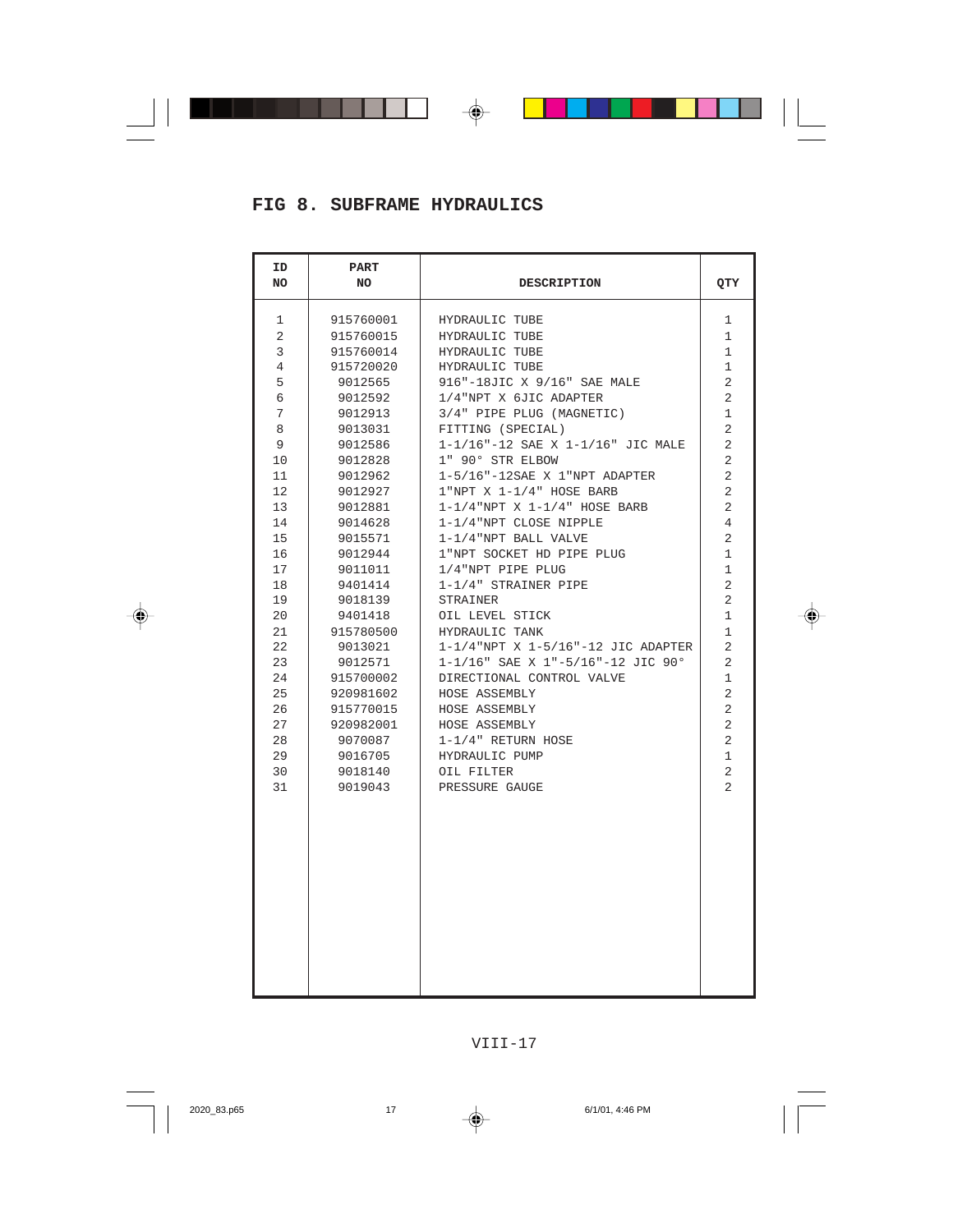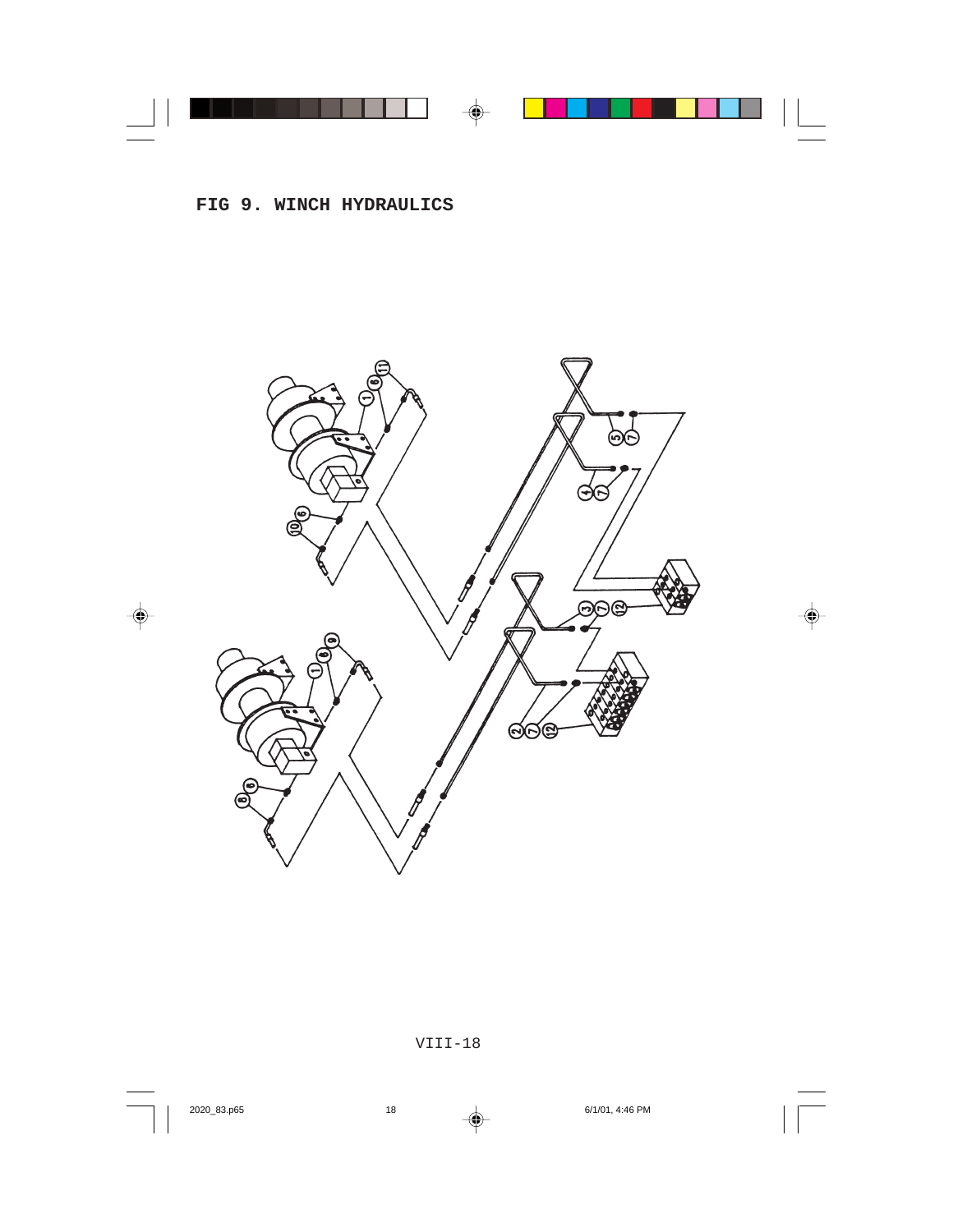| ID<br>NO       | PART<br>NO | <b>DESCRIPTION</b>            | QTY            |
|----------------|------------|-------------------------------|----------------|
| 1              | 9048649    | WINCH DP 20,000 LB            | 2              |
| 2              | 915760012  | HYDRAULIC TUBE                | $\mathbf 1$    |
| 3              | 915760013  | HYDRAULIC TUBE                | $\mathbf{1}$   |
| $\overline{4}$ | 915760018  | HYDRAULIC TUBE                | $\mathbf 1$    |
| 5              | 915760019  | HYDRAULIC TUBE                | $\mathbf 1$    |
| б              | 9012129    | $3/4$ "-16JIC X $3/4$ "-16SAE | 4              |
| $\sqrt{ }$     | 9012976    | 8 JIC X 10 SAE MALE ADAPTER   | $\overline{4}$ |
| 8              | 915770013  | HOSE ASSEMBLY                 | $\mathbf 1$    |
| 9              | 915770012  | HOSE ASSEMBLY                 | $\mathbf{1}$   |
| 10             | 915770010  | HOSE ASSEMBLY                 | $1\,$          |
| 11             | 915770011  | HOSE ASSEMBLY                 | $\mathbf 1$    |
| 12             | 915700002  | HOSE ASSEMBLY                 | $\mathbf{1}$   |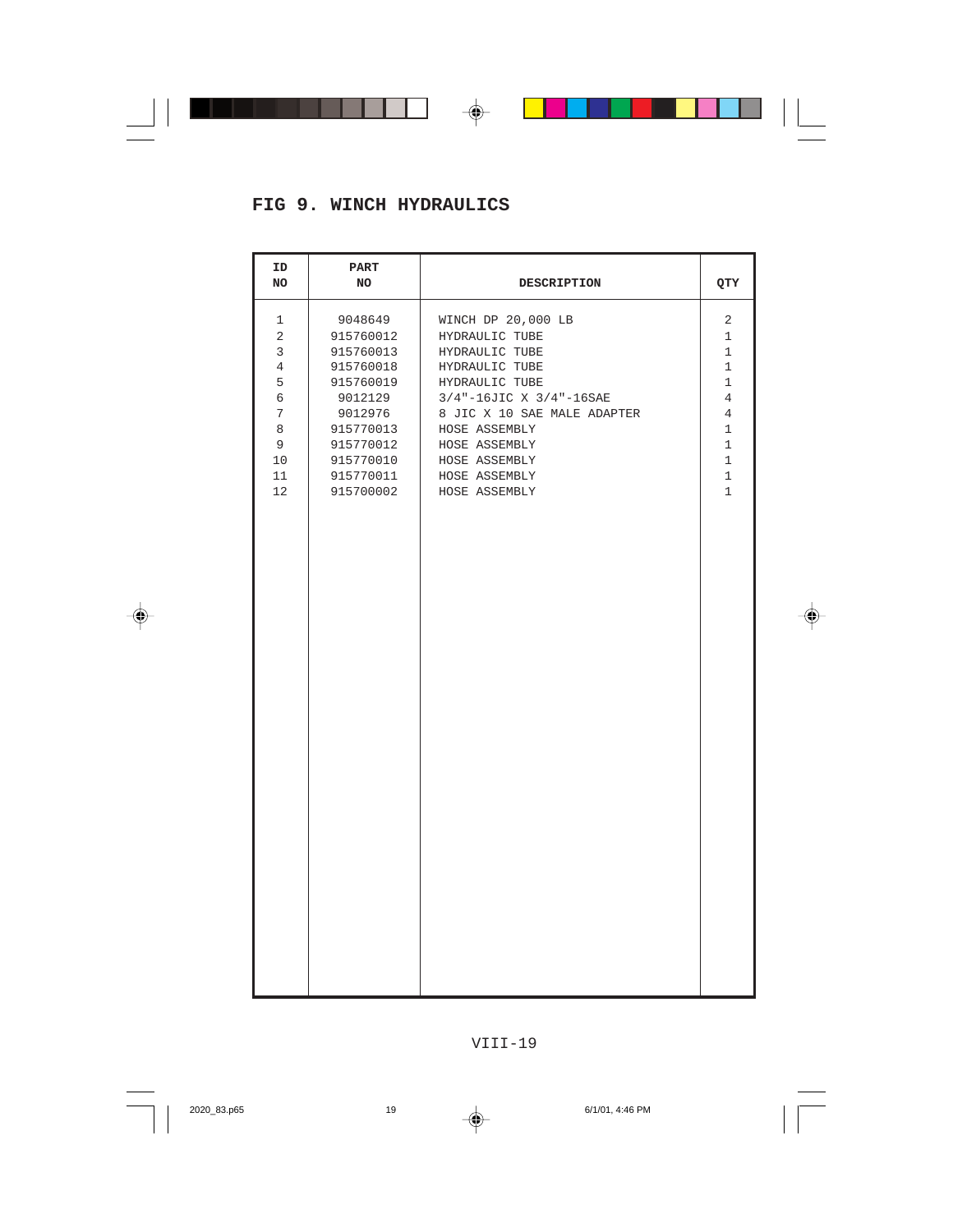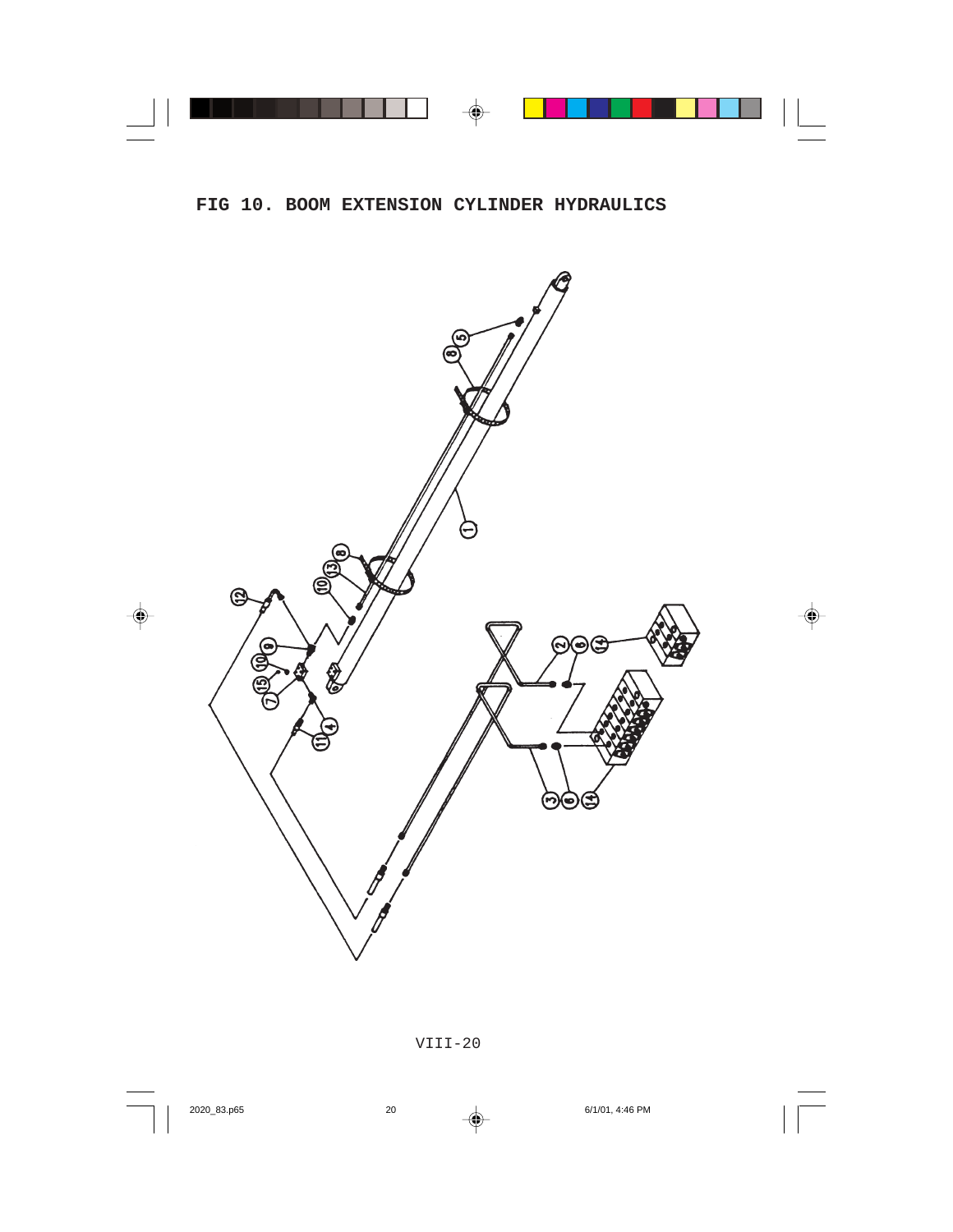#### **FIG 10. BOOM EXTENSION CYLINDER HYDRAULICS**

| ID<br>NO | PART<br>NO | <b>DESCRIPTION</b>                      | QTY         |
|----------|------------|-----------------------------------------|-------------|
| 1        | 915710000  | EXTENSION CYLINDER                      | $\mathbf 1$ |
| 2        | 915760003  | HYDRAULIC TUBE                          | $\mathbf 1$ |
| 3        | 915760002  | HYDRAULIC TUBE                          | $\mathbf 1$ |
| 4        | 9012593    | 9/16"-18JIC X 9/16"-18JIC               | $\mathbf 1$ |
| 5        | 9012129    | 3/4"-16JIC X 3/4"-16SAE                 | $\mathbf 1$ |
| 6        | 9012976    | 8 JIC X 10 SAE MALE ADAPTER             | 2           |
| 7        | 9015718    | HOLDING VALVE                           | $\mathbf 1$ |
| 8        | 9018058    | HOSE CLAMP #96                          | 2           |
| 9        | 9012994    | 9/16"-18 X 9/16" SAE TEE                | $\mathbf 1$ |
| 10       | 9043002    | 1/4" LOCKWASHER                         | 3           |
| 11       | 915770015  | HOSE ASSEMBLY                           | $\mathbf 1$ |
| 12       | 915770014  | HOSE ASSEMBLY                           | $\mathbf 1$ |
| 13       | 915770016  | HOSE ASSEMBLY                           | $\mathbf 1$ |
| 14       | 915700002  | DIRECTIONAL CONTROL VALVE               | $\mathbf 1$ |
| 15       | 9041008    | $1/4$ " NC X $1-3/4$ " HEX HD CAP SCREW | 3           |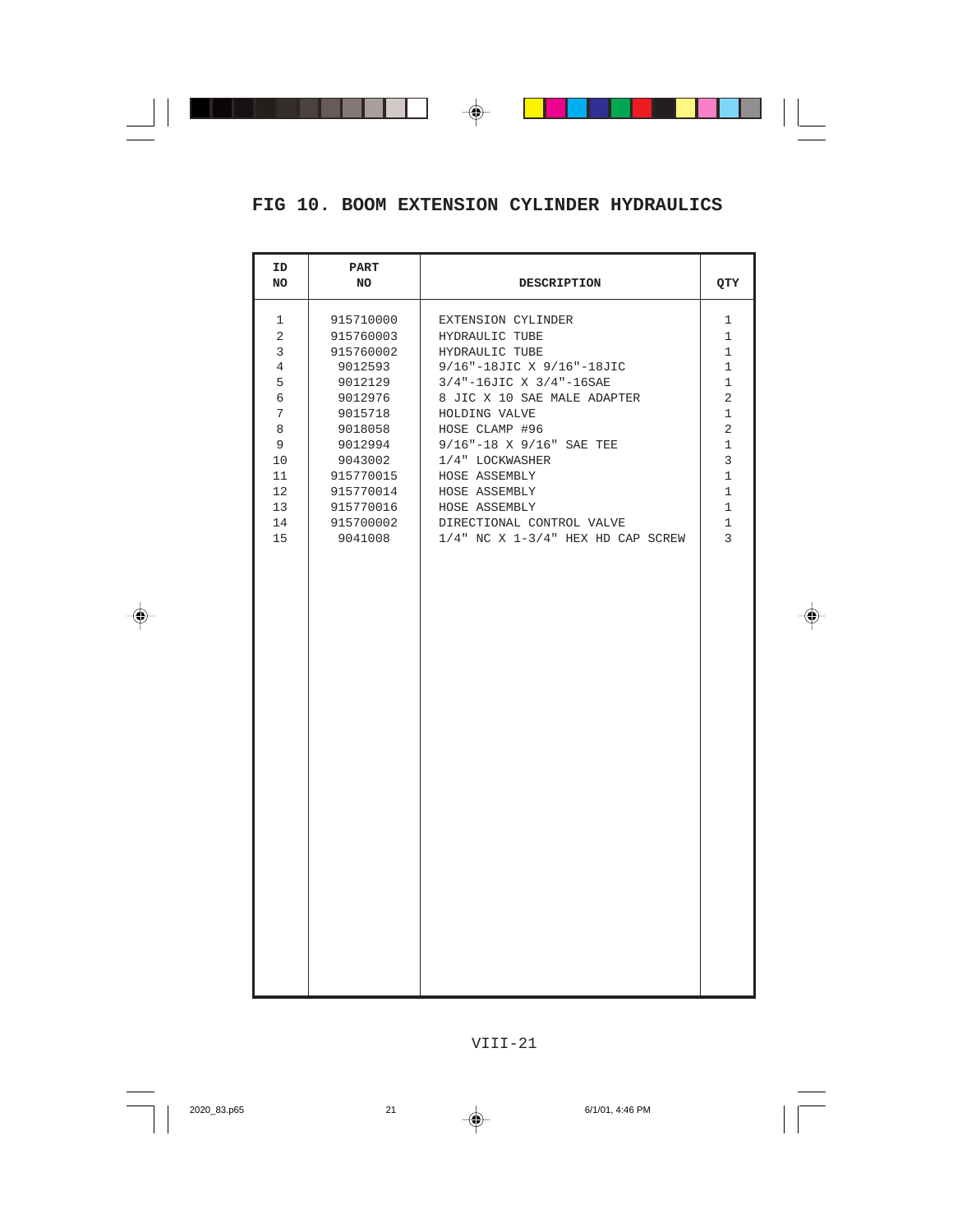#### **FIG 11. LIFT CYLINDER HYDRAULICS**

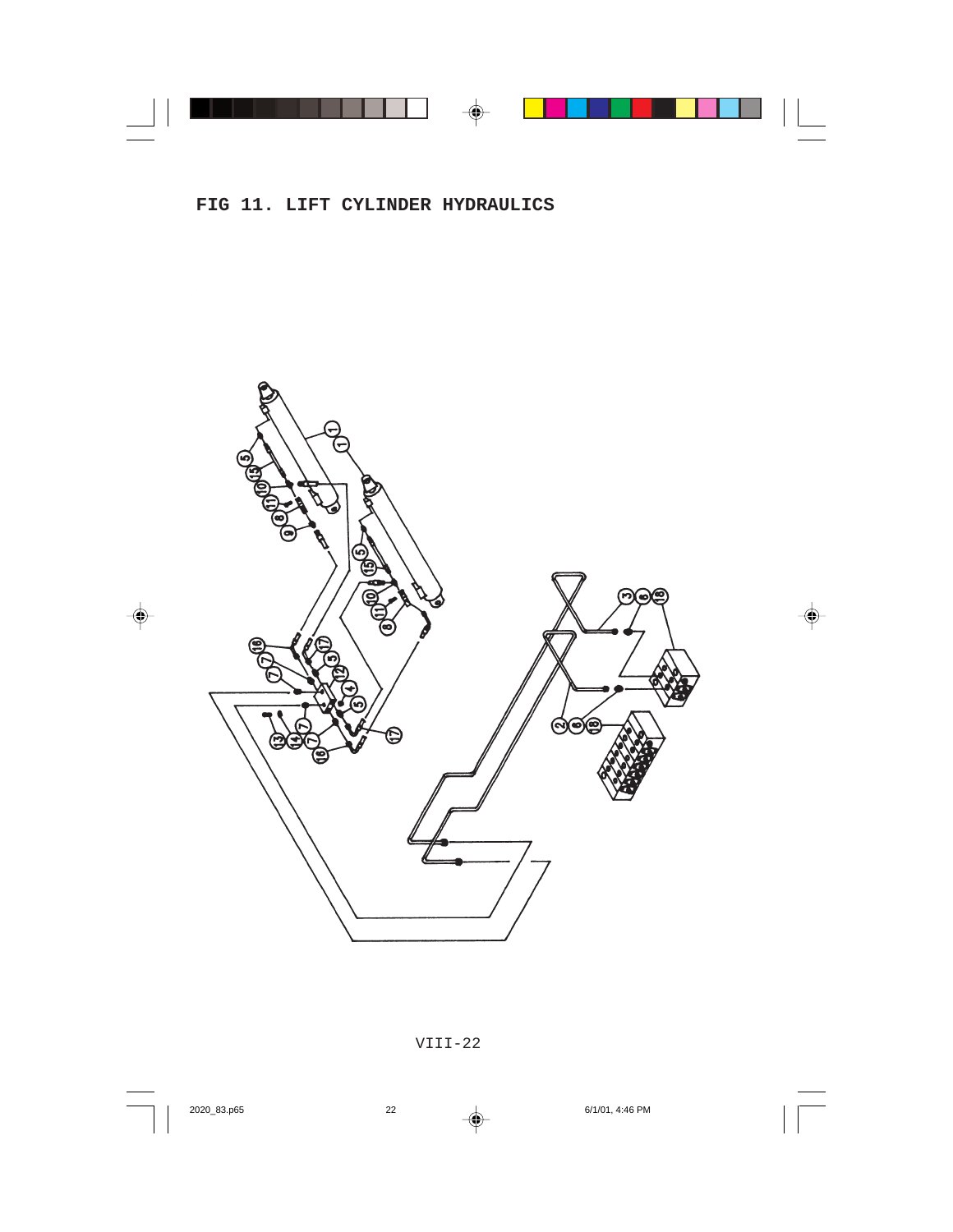#### **FIG 11. LIFT CYLINDER HYDRAULICS**

| ID<br>NO | PART<br>NO | <b>DESCRIPTION</b>                  | QTY            |
|----------|------------|-------------------------------------|----------------|
| 1        | 915730000  | LIFT CYLINDER                       | 2              |
| 2        | 915760016  | HYDRAULIC TUBE                      | 1              |
| 3        | 915760017  | HYDRAULIC TUBE                      | $\mathbf{1}$   |
| 4        | 9043319    | 1/4" NC NYLOK NUT                   | 2              |
| 5        | 9012565    | 9/16"-18JIC X 9/16 SAE MALE         | $\overline{4}$ |
| 6        | 9012976    | 3/4"-16JIC X 7/8" SAE CONNECTOR     | 2              |
| 7        | 9013020    | 3/4"-16JIC X 9/16" SAE MALE ADAPTER | 4              |
| 8        | 9015739    | HOLDING VALVE                       | 2              |
| 9        | 9011649    | 3/8"NPT X 3/4" STRAIGHT ADAPTER     | 1              |
| 10       | 9012594    | 9/16"-18JIC X 9/16"-18 SAE          | 2              |
| 11       | 9041008    | $1/4$ "NC $1-1/4$ " HEX HD CAP SC   | 8              |
| 12       | 9018271    | TRANSITION BLOCK                    | $\mathbf 1$    |
| 13       | 9041009    | $1/4$ "NC X $2$ " HEX HD CAP SC     | 2              |
| 14       | 9043002    | 1/4" LOCK WASHER                    | 6              |
| 15       | 915770004  | HOSE ASSEMBLY                       | 2              |
| 16       | 915770002  | HOSE ASSEMBLY                       | 2              |
| 17       | 915770003  | HOSE ASSEMBLY                       | $\overline{c}$ |
| 18       | 915770002  | DIRECTIONAL CONTROL VALVE           | $\mathbf 1$    |
|          |            |                                     |                |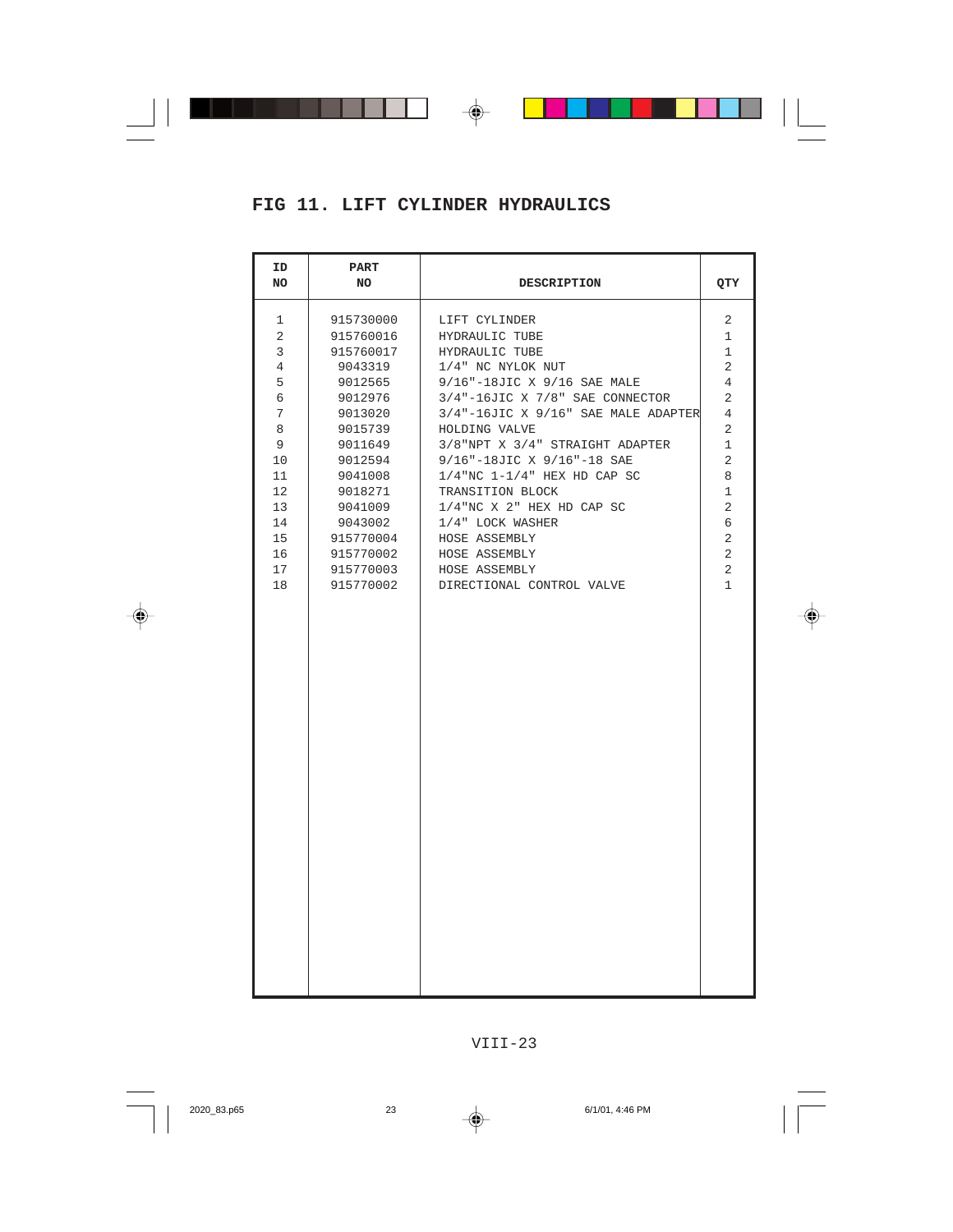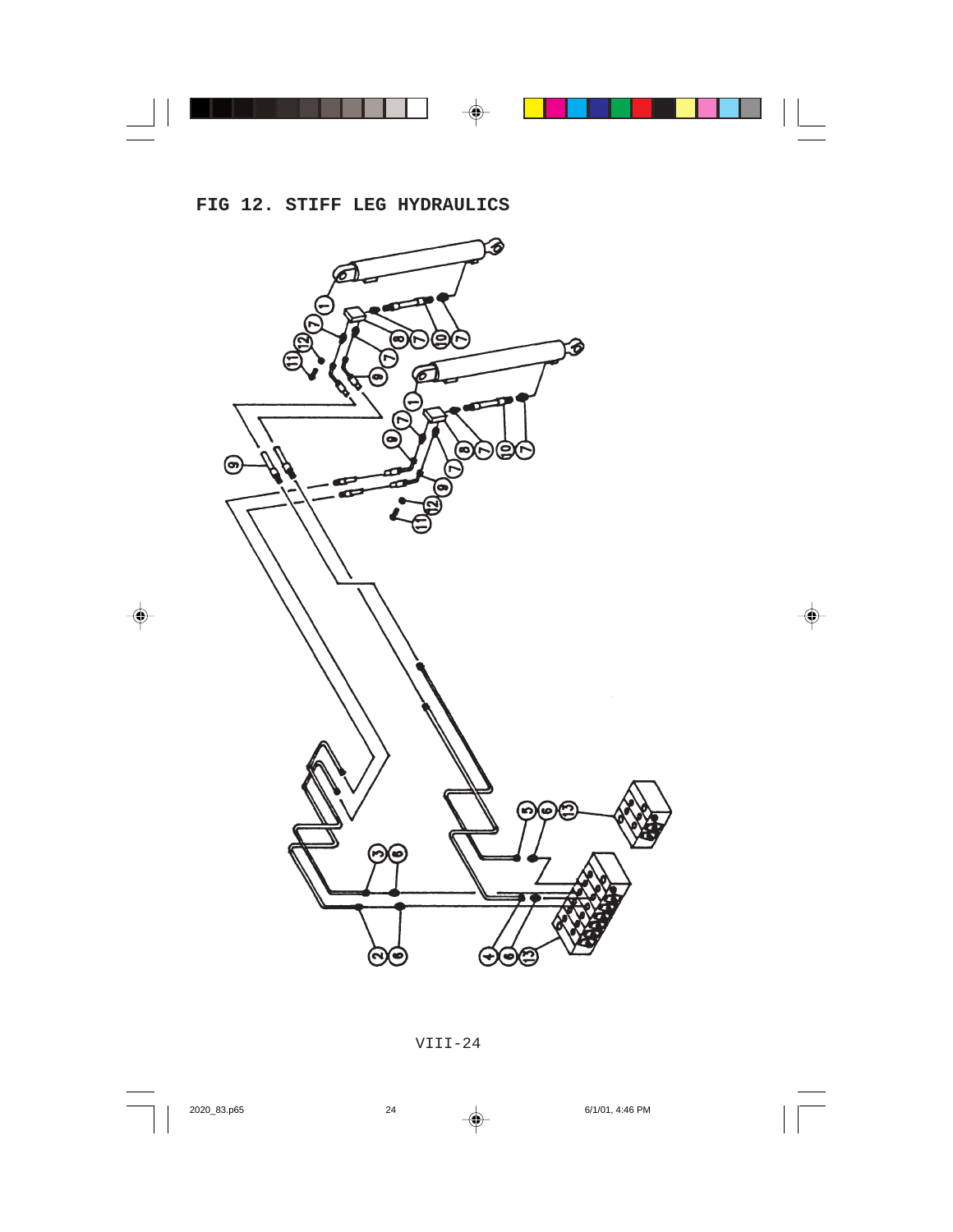| ID<br>NO                                                                    | PART<br>NO                                                                                                                                                  | DESCRIPTION                                                                                                                                                                                                                                                                                          | QTY                                                                                                                                      |
|-----------------------------------------------------------------------------|-------------------------------------------------------------------------------------------------------------------------------------------------------------|------------------------------------------------------------------------------------------------------------------------------------------------------------------------------------------------------------------------------------------------------------------------------------------------------|------------------------------------------------------------------------------------------------------------------------------------------|
| 1<br>2<br>3<br>4<br>5<br>6<br>$\mathbf 1$<br>8<br>9<br>10<br>11<br>12<br>13 | 915750000<br>915760008<br>915760009<br>915760010<br>915760011<br>9012173<br>9012565<br>9015738<br>915770005<br>915770006<br>9041011<br>9045055<br>915700002 | STIFF LEG CYLINDER<br>HYDRAULIC TUBE<br>HYDRAULIC TUBE<br>HYDRAULIC TUBE<br>HYDRAULIC TUBE<br>10SAE X 6JIC MALE ADAPTER<br>9/16"-18JIC X 9/16" SAE MALE<br>HOLDING VALVE<br>HOSE ASSEMBLY<br>HOSE ASSEMBLY<br>$1/4$ "NC X $2-1/2$ " HEX HD CAP SCREW<br>1/4" LOCKWASHER<br>DIRECTIONAL CONTROL VALVE | 2<br>$\mathbf{1}$<br>$\mathbf 1$<br>$\mathbf 1$<br>$\mathbf 1$<br>$\overline{4}$<br>8<br>2<br>$\overline{4}$<br>$\overline{c}$<br>8<br>8 |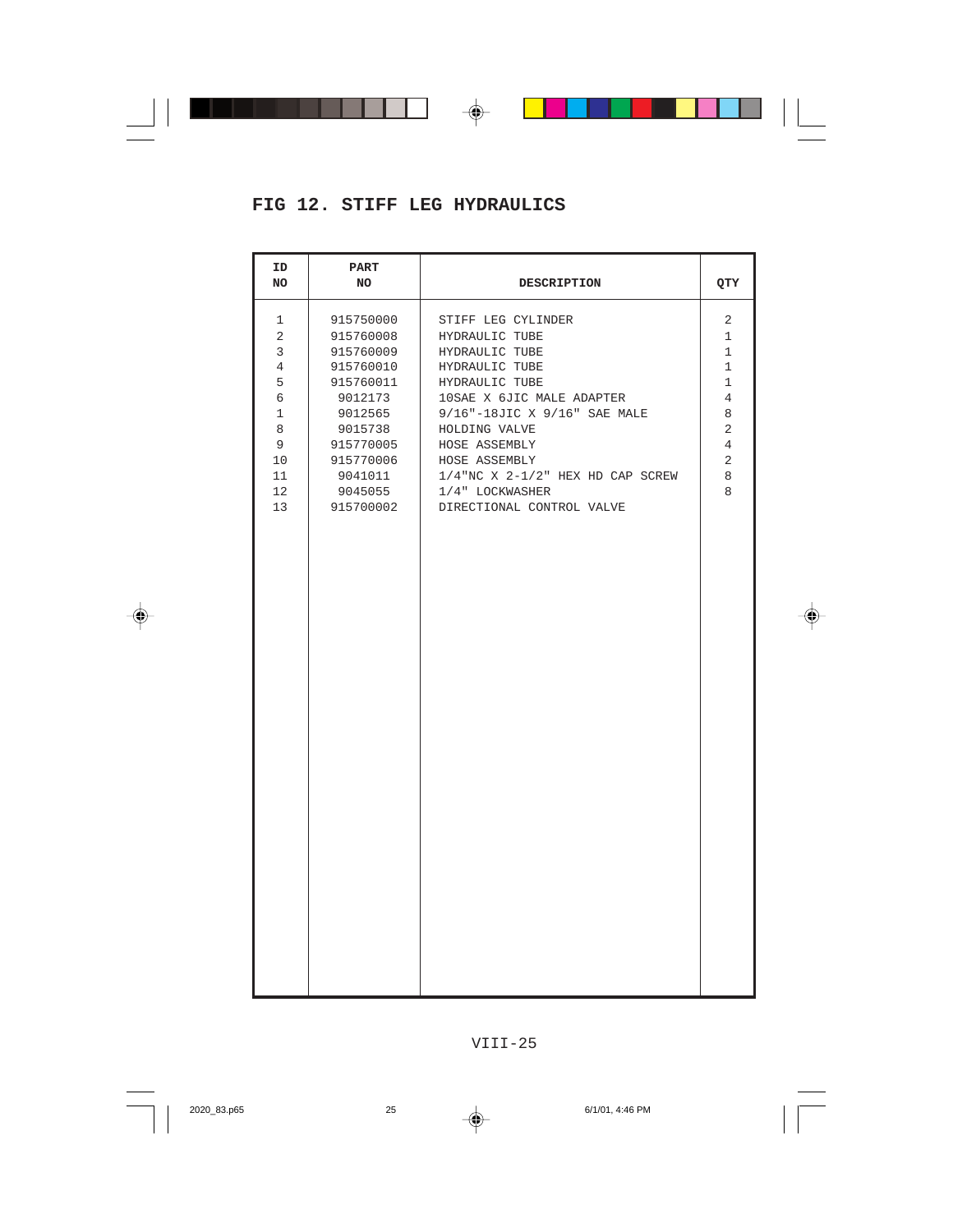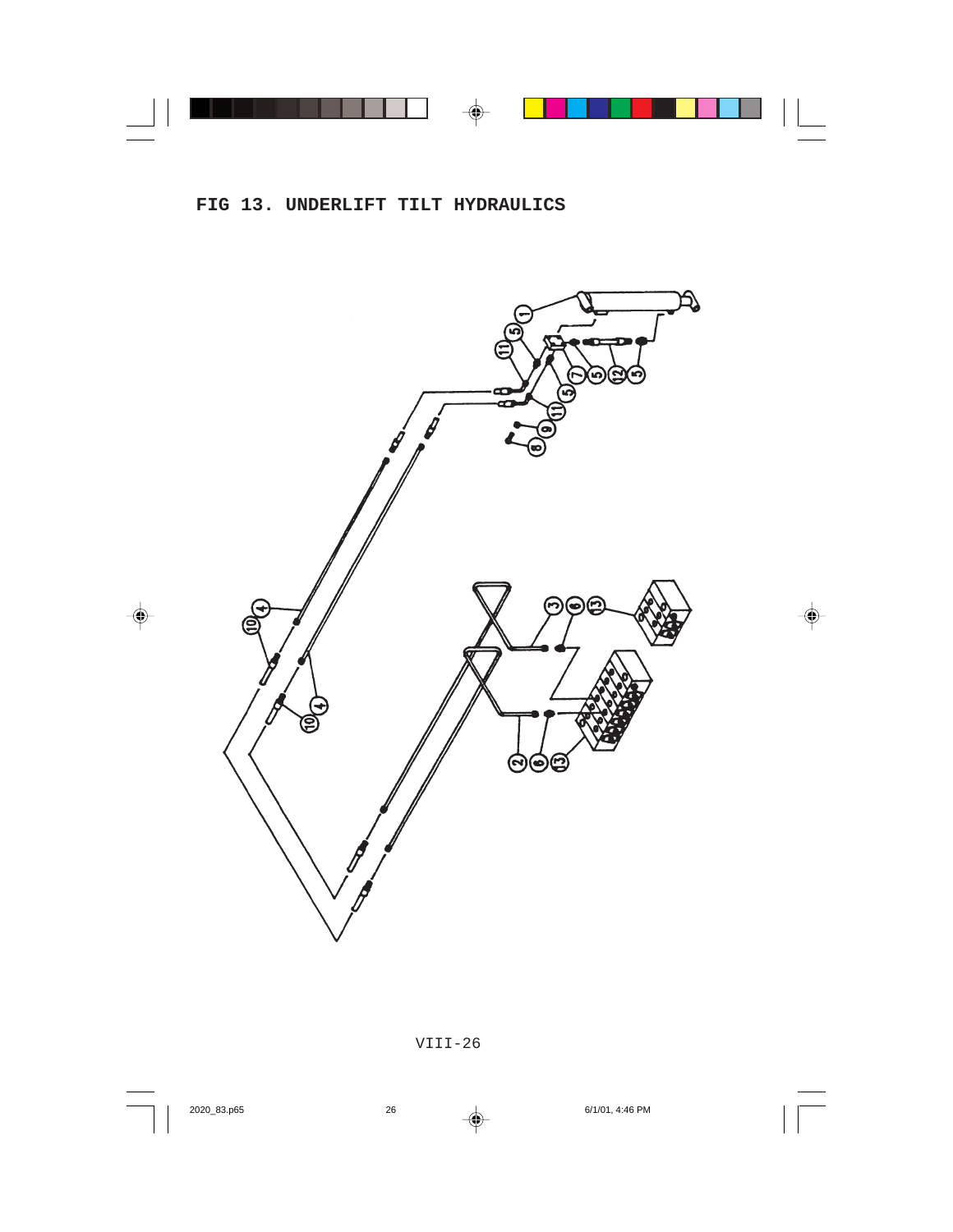#### **FIG 13. UNDERLIFT TILT HYDRAULICS**

| ID<br>NO       | PART<br>NO | <b>DESCRIPTION</b>                   | QTY            |
|----------------|------------|--------------------------------------|----------------|
| 1              | 915740000  | TILT CYLINDER                        | 1              |
| 2              | 915760006  | HYDRAULIC TUBE                       | 1              |
| 3              | 915760007  | HYDRAULIC TUBE                       | $\mathbf 1$    |
| $\overline{4}$ | 915760021  | HYDRAULIC TUBE                       | 2              |
| 5              | 9012565    | 9/16"-18JIC X 9/16" SAE MALE         | 4              |
| 6              | 9012976    | $3/4$ "-16JIC X 7/8" SAE CONNECTOR   | 2              |
| 7              | 9015738    | HOLDING VALVE                        | $\mathbf 1$    |
| 8              | 9041011    | $1/4$ "NC X 2-1/2"- HEX HD CAP SCREW | $\overline{4}$ |
| 9              | 9045055    | 1/4 LOCKWASHER                       | 4              |
| 10             | 915770001  | HOSE ASSEMBLY                        | $\overline{a}$ |
| 11             | 915770008  | HOSE ASSEMBLY                        | $\overline{c}$ |
| 12             | 915770007  | HOSE ASSEMBLY                        | $\mathbf 1$    |
| 13             | 915700002  | DIRECTIONAL CONTROL VALVE            | $\mathbf{1}$   |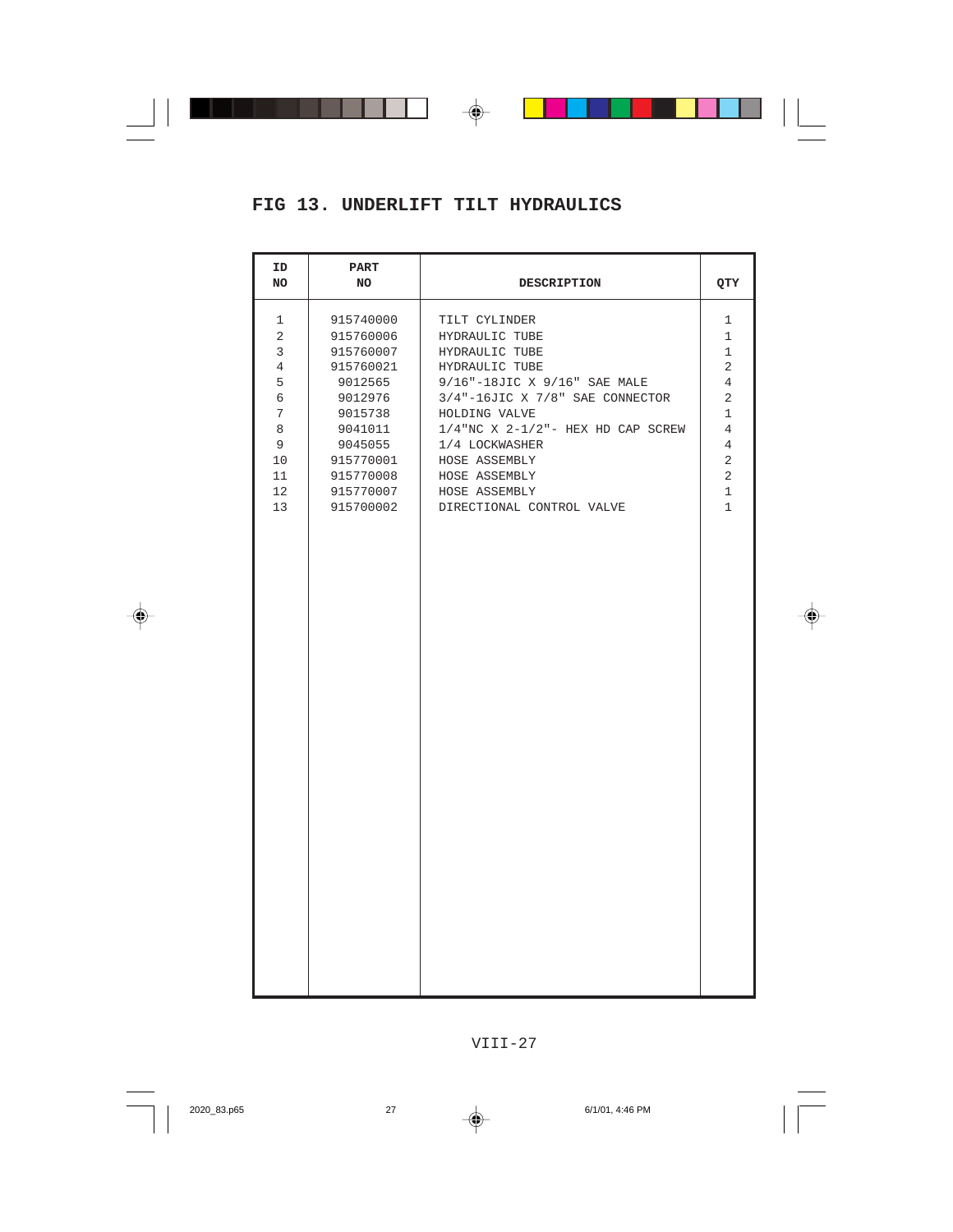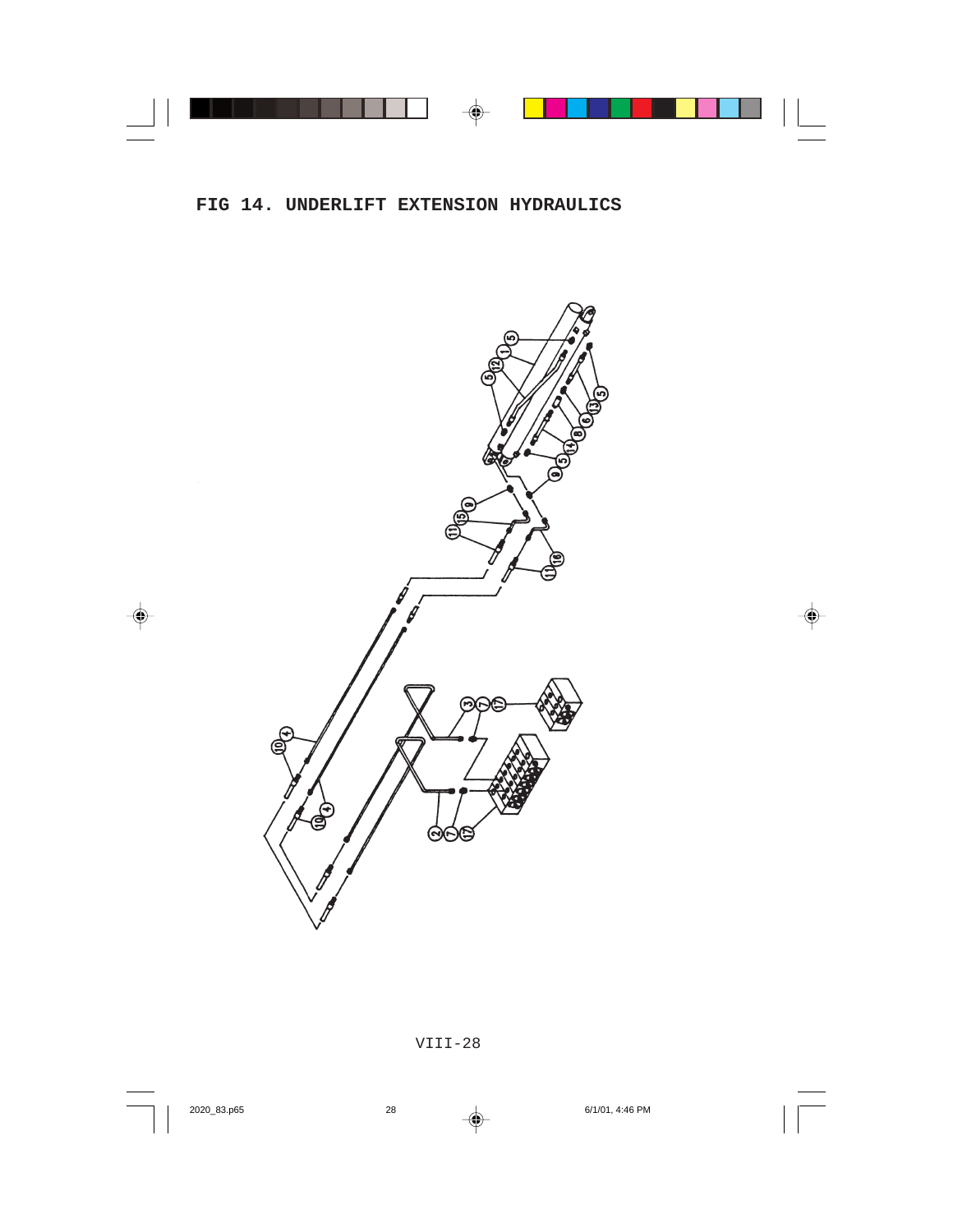#### **FIG 14. UNDERLIFT EXTENSION HYDRAULICS**

| ID<br>NO                                                                                               | PART<br>NO                                                                                                                                                                                                      | <b>DESCRIPTION</b>                                                                                                                                                                                                                                                                                                                                                                               | QTY                                                                                                                                                                                                    |
|--------------------------------------------------------------------------------------------------------|-----------------------------------------------------------------------------------------------------------------------------------------------------------------------------------------------------------------|--------------------------------------------------------------------------------------------------------------------------------------------------------------------------------------------------------------------------------------------------------------------------------------------------------------------------------------------------------------------------------------------------|--------------------------------------------------------------------------------------------------------------------------------------------------------------------------------------------------------|
| 1<br>2<br>3<br>$\overline{4}$<br>5<br>6<br>7<br>8<br>9<br>10<br>11<br>12<br>13<br>14<br>15<br>16<br>17 | 915720000<br>915760004<br>915760005<br>915760021<br>9012565<br>9012129<br>9012976<br>9048397<br>9012510<br>915770001<br>915770024<br>915770021<br>915770023<br>915770022<br>915760022<br>915760023<br>915700002 | UNDERLIFT EXTENSION CYLINDER<br>HYDRAULIC TUBE<br>HYDRAULIC TUBE<br>HYDRAULIC TUBE<br>9/16-18JIC X 9/16" SAE MALE<br>3/4"-16JIC X 3/4"-16 SAE<br>3/4"-16JIC X 7/8" SAE<br>THROTTLE VALVE<br>9/16SAE X 3/8 TUBE COMPRESSION<br>HOSE ASSEMBLY<br>HOSE ASSEMBLY<br>HOSE ASSEMBLY<br>HOSE ASSEMBLY<br>HOSE ASSEMBLY<br>HYDRAULIC TUBE (UPPER)<br>HYDRAULIC TUBE (LOWER)<br>DIRECTIONAL CONTROL VALVE | 1<br>$\mathbf{1}$<br>$\mathbf{1}$<br>2<br>4<br>$\mathbf 1$<br>2<br>$\mathbf 1$<br>2<br>2<br>$\overline{c}$<br>$\mathbf 1$<br>$\mathbf 1$<br>$\mathbf 1$<br>$\mathbf 1$<br>$\mathbf{1}$<br>$\mathbf{1}$ |
|                                                                                                        |                                                                                                                                                                                                                 |                                                                                                                                                                                                                                                                                                                                                                                                  |                                                                                                                                                                                                        |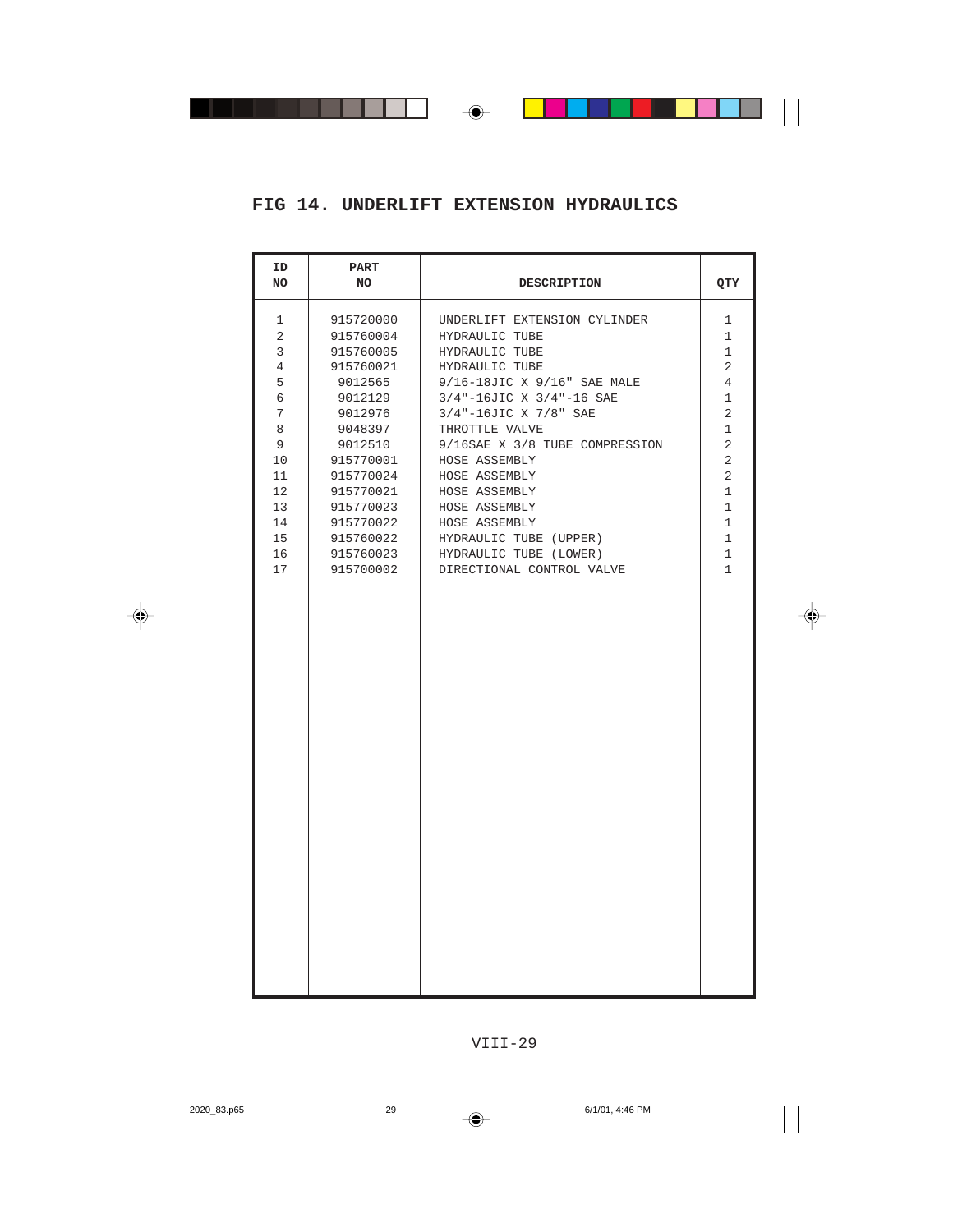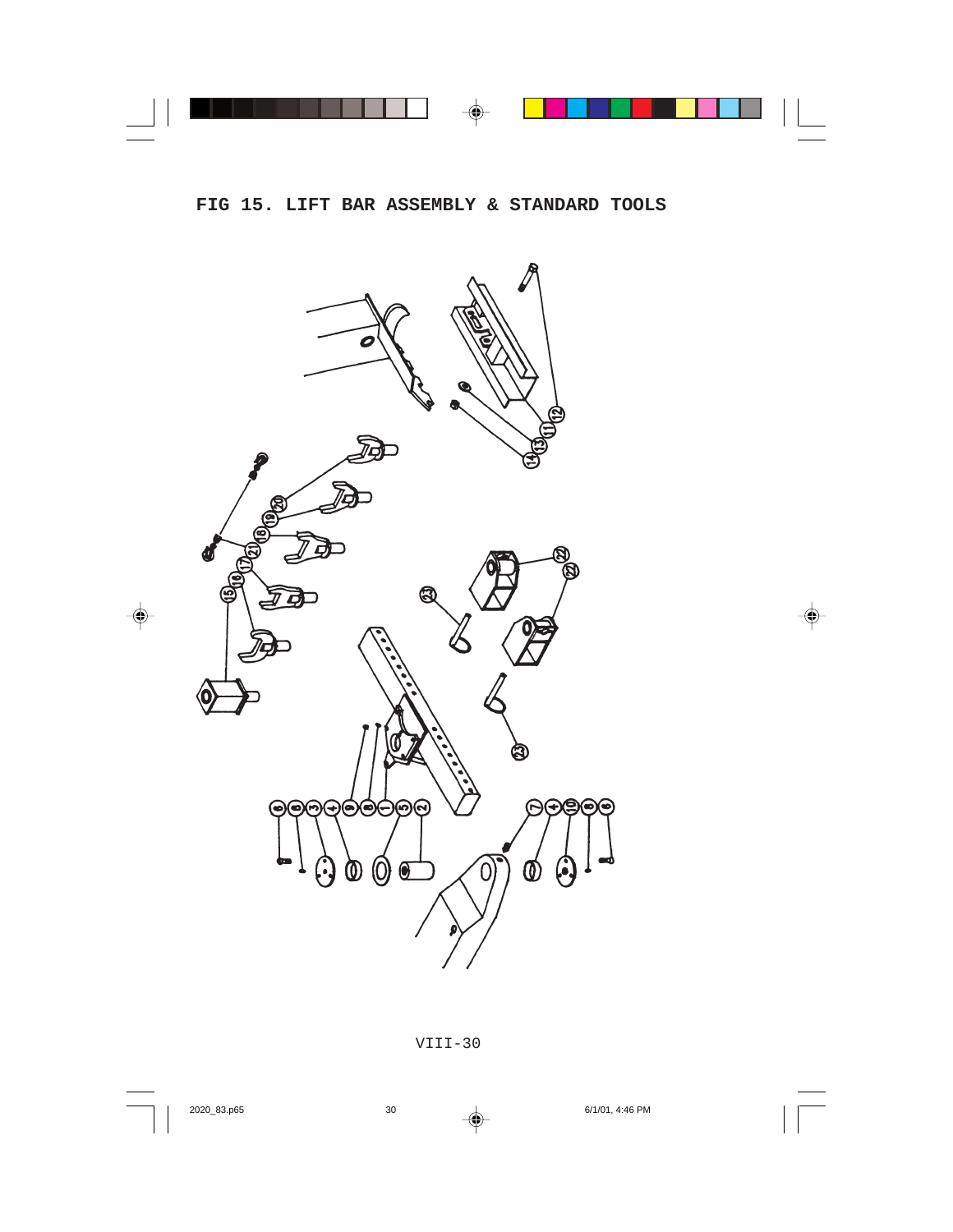| ID<br>NO | <b>PART</b><br>NO.   | <b>DESCRIPTION</b>                  | QTY            |
|----------|----------------------|-------------------------------------|----------------|
| 1        | 945510500            | STANDARD LIFT BAR                   | 1              |
|          | 945590500            | LONG LIFT BAR                       | $\mathbf{1}$   |
| 2        | 945350004            | PIVOT PIN                           | $\mathbf 1$    |
| 3        | 945511000            | TOP COVER                           | $\mathbf 1$    |
| 4        | 9052032              | BUSHING 4"OD X 3 1/2"ID             | $\overline{2}$ |
| 5        | 915150001            | THRUST WASHER                       | $\mathbf{1}$   |
| 6        | 9043800              | 1/2"NC X 3/4" FLAT HD C'SUNK SCREW  | 6              |
| 7        | 9044170              | 1"NC X 1-1/2"LG SOCKET HD SET SCREW | 1              |
| 8        | 9012532              | 1/8"NPT GREASE NIPPLE               | 3              |
| 9        | 9044151              | 3/4"NC X 3/4" SOCKET HD SET SCREW   | 4              |
| 10       | 945511100            | BOTTOM COVER                        | $\mathbf{1}$   |
| 11       | 945550500            | STIFFLEG PAD-STABILIZER LH          | $\mathbf 1$    |
|          | 945557500            | STIFFLEG PAD STABILIZER RH          | $\mathbf{1}$   |
| 12       | 9043944              | HEX HD CAP SCREW 3/4"NC X 2-1/2" LG | 2              |
| 13       | 9045063              | LOCKWASHER 3/4"                     | 2              |
| 14       | 9043132              | HEX NUT 3/4"NC                      | 2              |
| 15       | 945531100            | FORK STAND                          | $\overline{c}$ |
| 16       | 945539000            | FORK 6-3/4" CURVED                  | 2              |
| 17       | 945536000            | FORK 3" HIGH                        | 2              |
| 18       | 945533000            | FORK 4" HIGH                        | 2              |
| 19       | 945534000            | FORK 4" LOWER                       | 2              |
| 20       | 945535000            | FORK 3" LOWER                       | $\overline{a}$ |
| 21       | 9048449              | SAFETY CHAIN 1/2" X 10" ALLOY       | 2              |
| 22<br>23 | 945501000<br>9046570 | FORK HOLDER<br>LOCK PIN             | 2<br>2         |
|          |                      |                                     |                |
|          |                      |                                     |                |
|          |                      |                                     |                |
|          |                      |                                     |                |
|          |                      |                                     |                |
|          |                      |                                     |                |
|          |                      |                                     |                |
|          |                      |                                     |                |
|          |                      |                                     |                |
|          |                      |                                     |                |
|          |                      |                                     |                |
|          |                      |                                     |                |
|          |                      |                                     |                |
|          |                      |                                     |                |
|          |                      |                                     |                |
|          |                      |                                     |                |
|          |                      |                                     |                |
|          |                      |                                     |                |
|          |                      |                                     |                |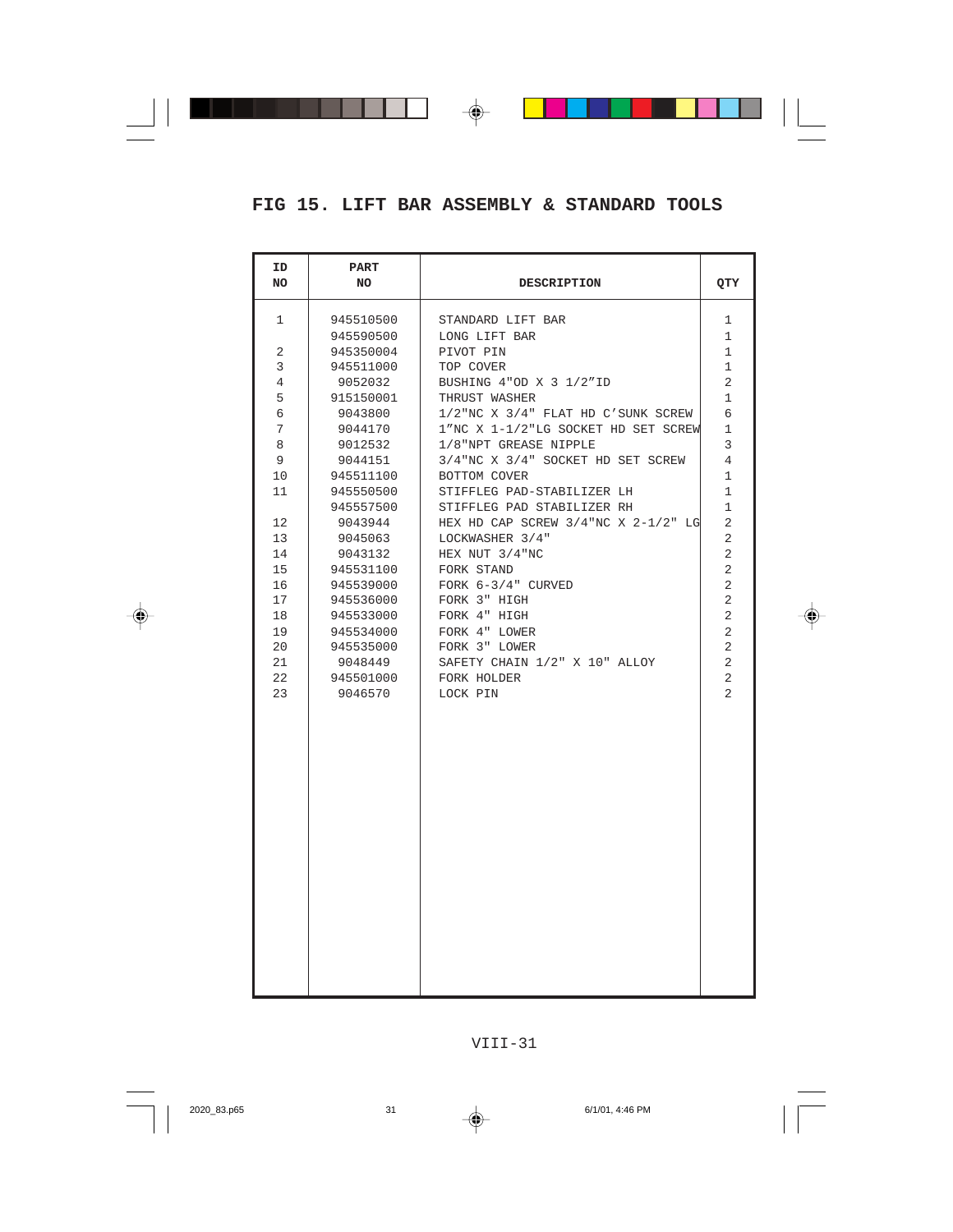## **FIG 16. OPTIONAL EQUIPMENT**

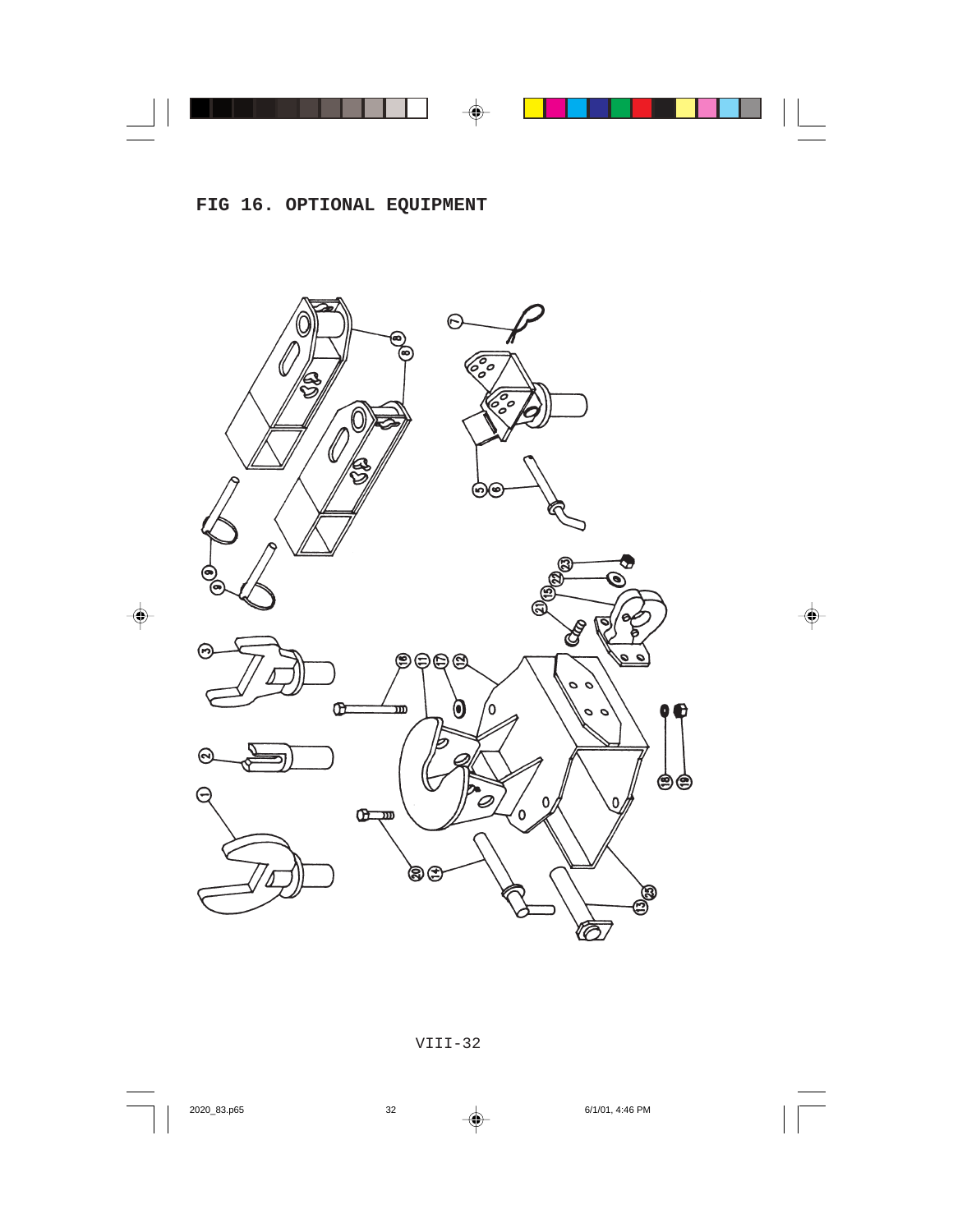| ID<br>NO | <b>PART</b><br>NO | <b>DESCRIPTION</b>                 | QTY            |
|----------|-------------------|------------------------------------|----------------|
| 1        | 945538000         | FORK 3" TAPERED                    | 2              |
| 2        | 945532000         | CHAIN FORK                         | 2              |
| 3        | 945537000         | FORK 9" MIXER                      | 2              |
| 4        | 945242500         | SPRING FORK ASSEMBLY               | 2              |
|          |                   | (INCLUDES ITEMS 17, 18, 19)        |                |
| 5        | 945530600         | SPRING FORK                        | $\mathbf 1$    |
| 6        | 9402840           | PIN                                | $\mathbf 1$    |
| 7        | 9048061           | HITCH PIN                          | $\mathbf 1$    |
| 8        | 945505000         | EXTENDED FORK HOLDER               | 2              |
| 9        | 9046570           | LOCK PIN                           | 2              |
| 10       | 945610000         | 5TH WHEEL/PINTLE HOOK ADAPTER      | $\mathbf 1$    |
|          |                   | (INCLUDES ITEMS 11 THRU 25)        |                |
| 11       | 545611000         | 5TH WHEEL BRACKET                  | 1              |
| 12       | 945610500         | ADAPTER BRACKET                    | $\mathbf{1}$   |
| 13       | 945612500         | PIVOT PIN                          | $\mathbf 1$    |
| 14       | 945612000         | LOCK PIN                           | $\mathbf{1}$   |
| 15       | 9048775           | PINTLE HOOK                        | 1              |
| 16       | 9046579           | 3/4" NC X 10- GR8 HEX HD CAP SC 2  | 2              |
| 17       | 9045359           | 3/4" SAE FLAT WASHER               | 2              |
| 18       | 9045063           | 3/4" LOCK WASHER                   | 2              |
| 19       | 9043321           | 3/4" NC LOCK NUT                   | $\overline{c}$ |
| 20       | 9043985           | 3/4" NC X 2" GR8 HEX HD CAP SC     | 2              |
| 21       | 9046582           | $1/2$ " X $2-1/4$ " FLAT HD CAP SC | $\overline{4}$ |
| 22       | 9045356           | 1/2" SAE FLAT WASHER               | 4              |
| 23       | 9043311           | 1/2" LOCK NUT                      | 4              |
| 24       | 9032002           | RUBBER GRIP                        | $\mathbf 1$    |
| 25       | 945610001         | ANTI-TURN PLATE                    | $\mathbf 1$    |
|          |                   |                                    |                |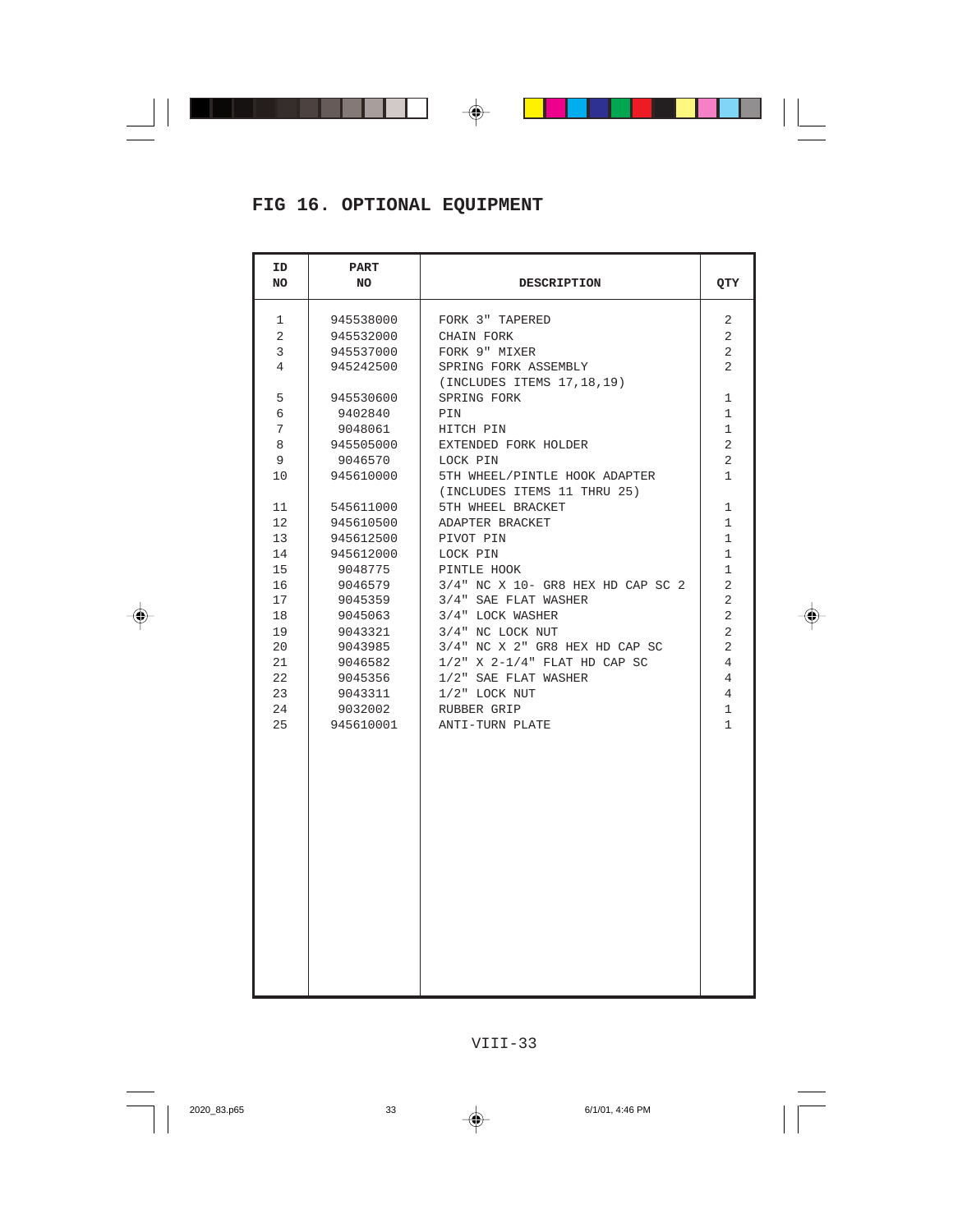

CHASSIS MOUNTING ASSEMBLY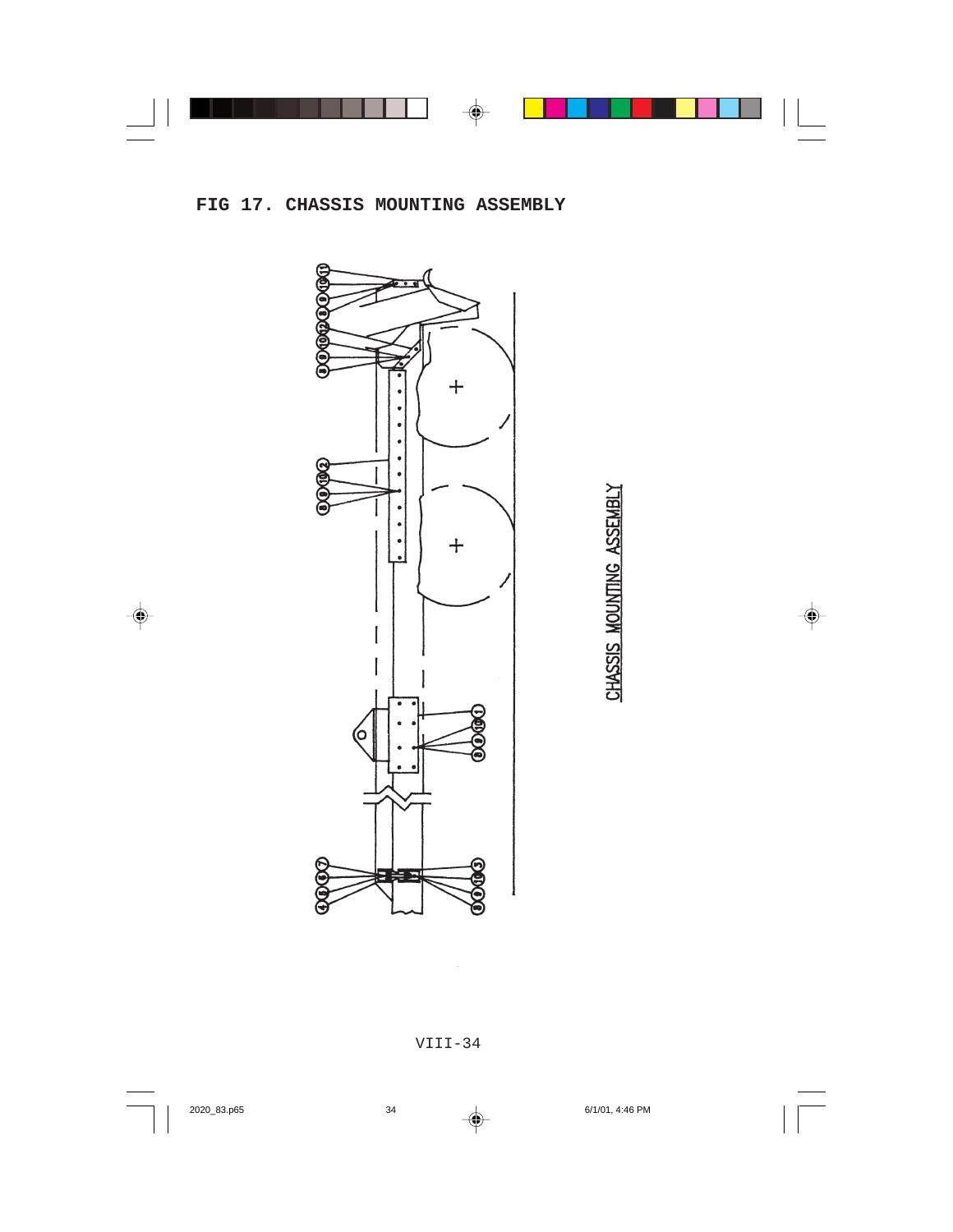| ID<br>NO       | PART<br>NO | <b>DESCRIPTION</b>                  | QTY            |
|----------------|------------|-------------------------------------|----------------|
| 1              | 9401501    | INTERMEDIATE MOUNTING PLATE         | 2              |
| $\overline{c}$ | 920000501  | REAR MOUNTING PLATE                 | $\overline{c}$ |
| 3              | 5401530    | FRONT LOWER MOUNTING. BRACKET       | 2              |
| $\overline{4}$ | 9401540    | FRONT UPPER MOUNTING. BRACKET       | $\overline{c}$ |
| 5              | 9044454    | GR8 3/4" LONG X 7" HEX HD CAP SCR   | $\overline{c}$ |
| 6              | 9045359    | FLAT WASHER 3/4"SAE                 | $\overline{4}$ |
| 7              | 9043321    | NYLOK NUT 3/4" LONG                 | 2              |
| 8              | 9045358    | FLAT WASHER 5/8 SAE                 | 52             |
| 9              | 9045356    | NYLOK WASHER 5/8"-11NC              | 52             |
| 10             | 9043974    | GR8 5/8"-11NC X 2-1/4" HEX HD CP SC | 52             |
| 11             | 9400116    | REAR SPACER (AS NEEDED)             | 2              |
| 12             | 9400117    | FRONT SPACER (AS NEEDED)            | 2              |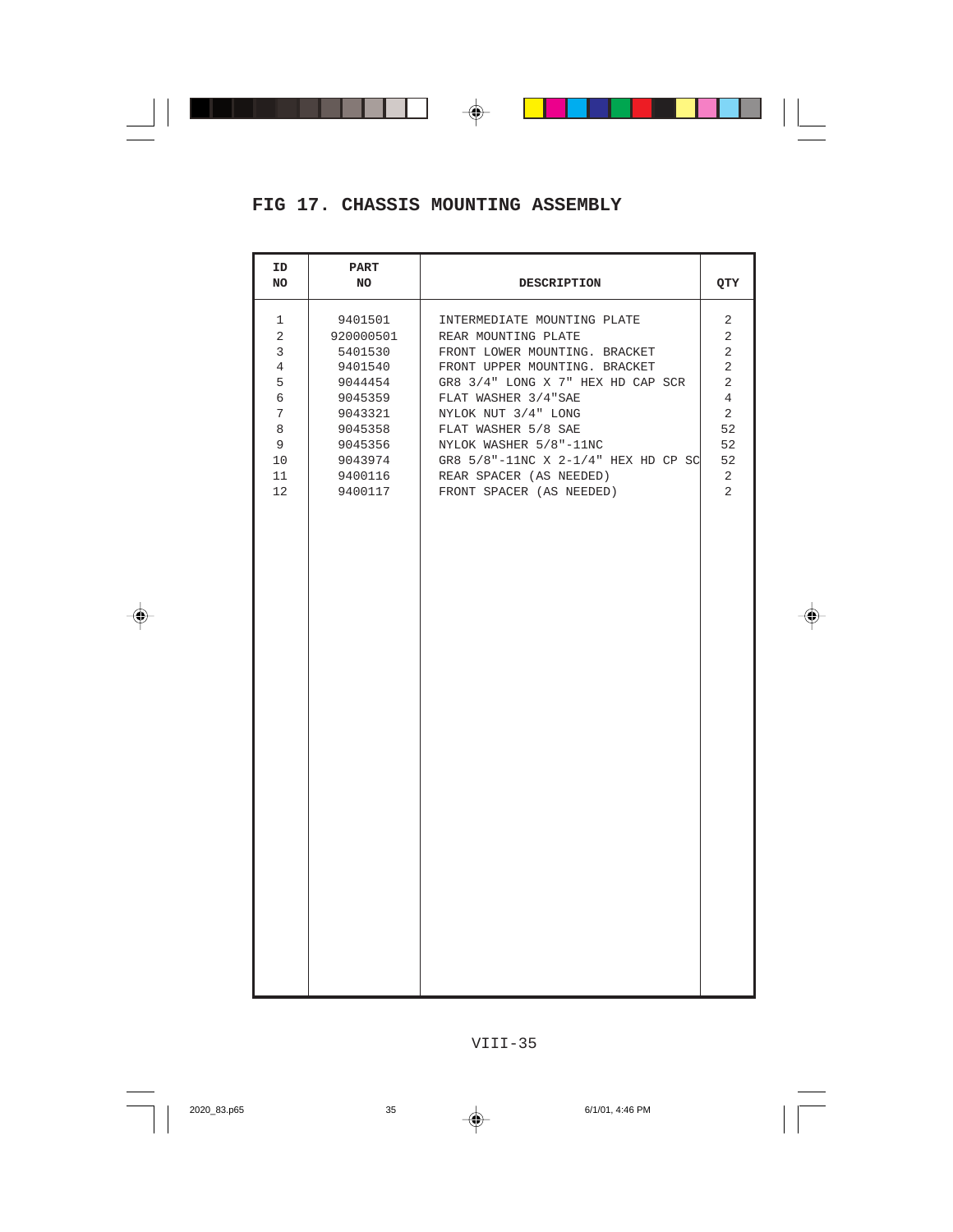**FIG 18. 945160000. LIGHT PYLON ASSEMBLY (TOP MOUNT)**

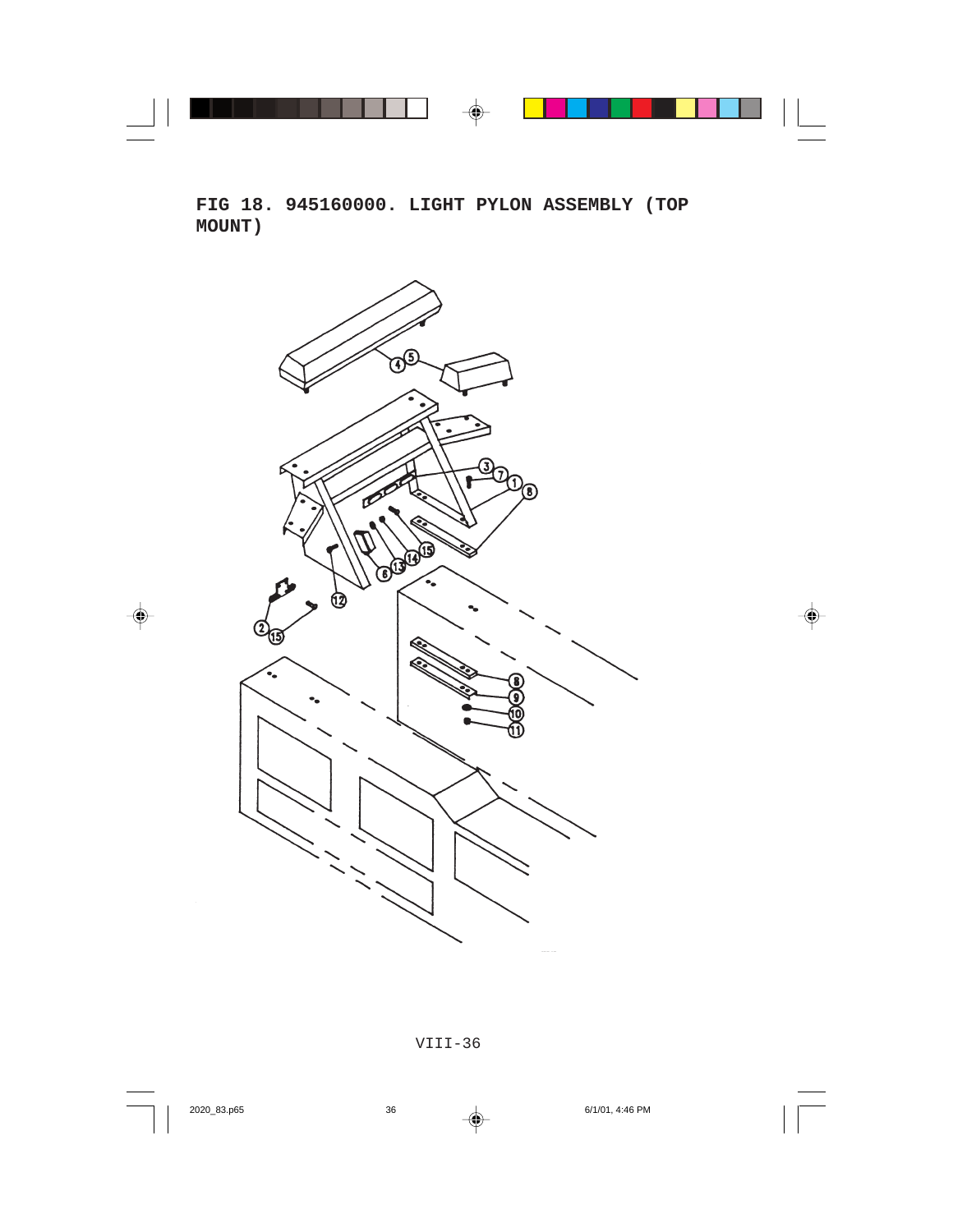**FIG 18. 945160000. LIGHT PYLON ASSEMBLY (TOP MOUNT)**

| ID<br>NO       | PART<br>NO         | <b>DESCRIPTION</b>                               | QTY                 |
|----------------|--------------------|--------------------------------------------------|---------------------|
| 1              | 945160500          | LIGHT PYLON ASSEMBLY                             | 1                   |
| 2              | 9025062            | LICENSE PLATE LAMP                               | $\mathbf{1}$        |
| 3              | 9025006            | 3 CLUSTER LIGHT BAR                              | $\mathbf{1}$        |
| $\overline{4}$ | N/A                | LIGHT BAR LONG (OPTIONAL)                        | $\mathbf{1}$        |
| 5              | N/A                | LIGHT BAR SIDE'S (OPTIONAL)                      | $\overline{c}$      |
| 6              | 9022537            | ELECTRICAL JUNCTION BOX                          | $\mathbf 1$         |
| 7              | 9041406            | HEX HD CAP SCREW 1/2"-13 X 2-1/2"                | 8                   |
| 8              | 9402416            | RUBBER STRIP                                     | 4                   |
| 9              | 9402415            | U-CHANNEL                                        | 2                   |
| 10             | 9045235            | FLAT WASHER BS PLATED                            | 8                   |
| 11             | 9043311            | HEX NYLOK WASHER 1/2'-13                         | 8                   |
| 12             | 9041105            | HEX HD CAP SCREW 5/16"NC X 1" LG                 | $\overline{c}$      |
| 13             | 9045056            | LOCKWASHER 5/16" 8S                              | 2                   |
| 14<br>15       | 9043126<br>9043827 | NUT 5/16- NC<br>PAN HD TAP SCREW. 10/32 X 5/8 LG | $\overline{c}$<br>6 |
|                |                    |                                                  |                     |
|                |                    |                                                  |                     |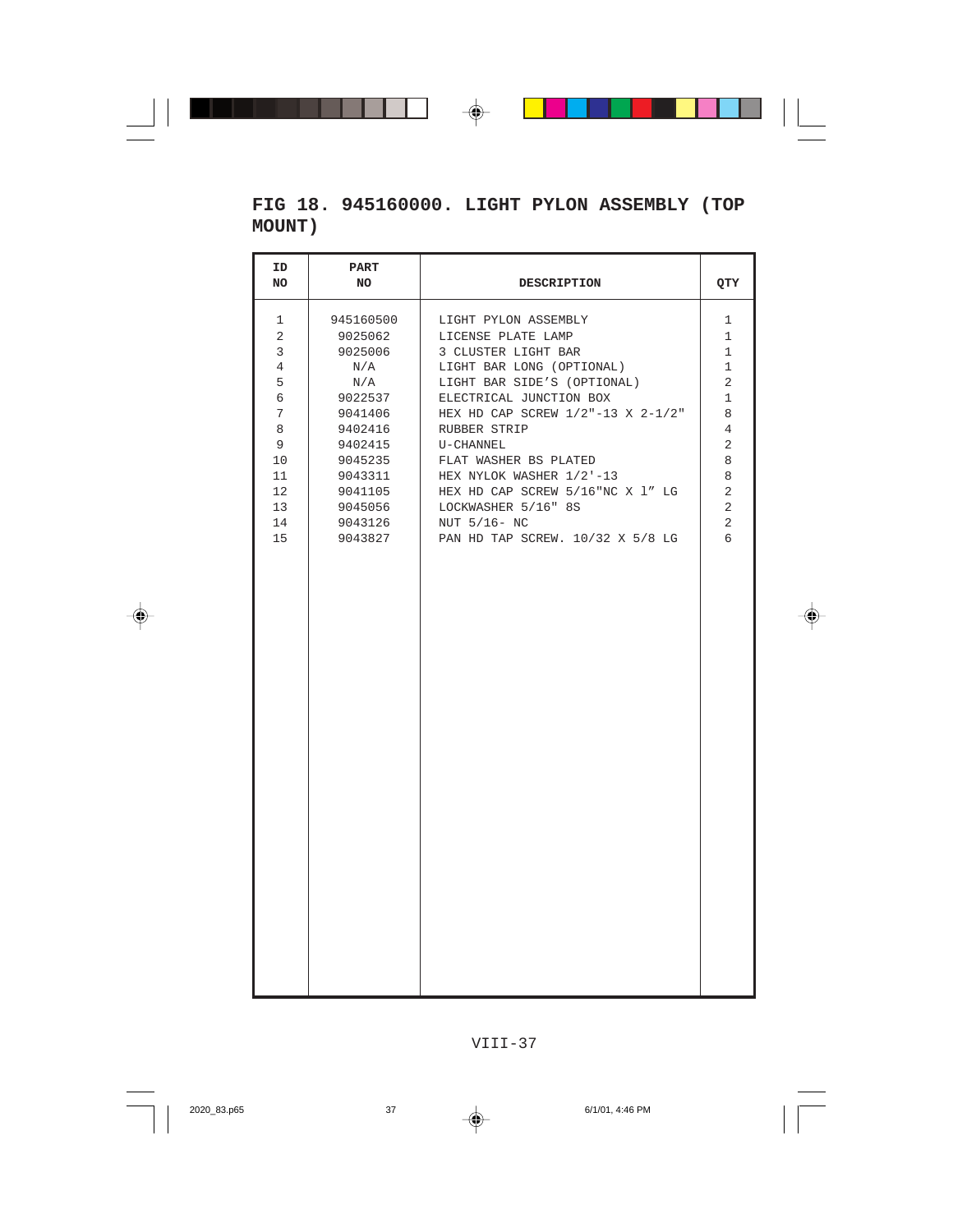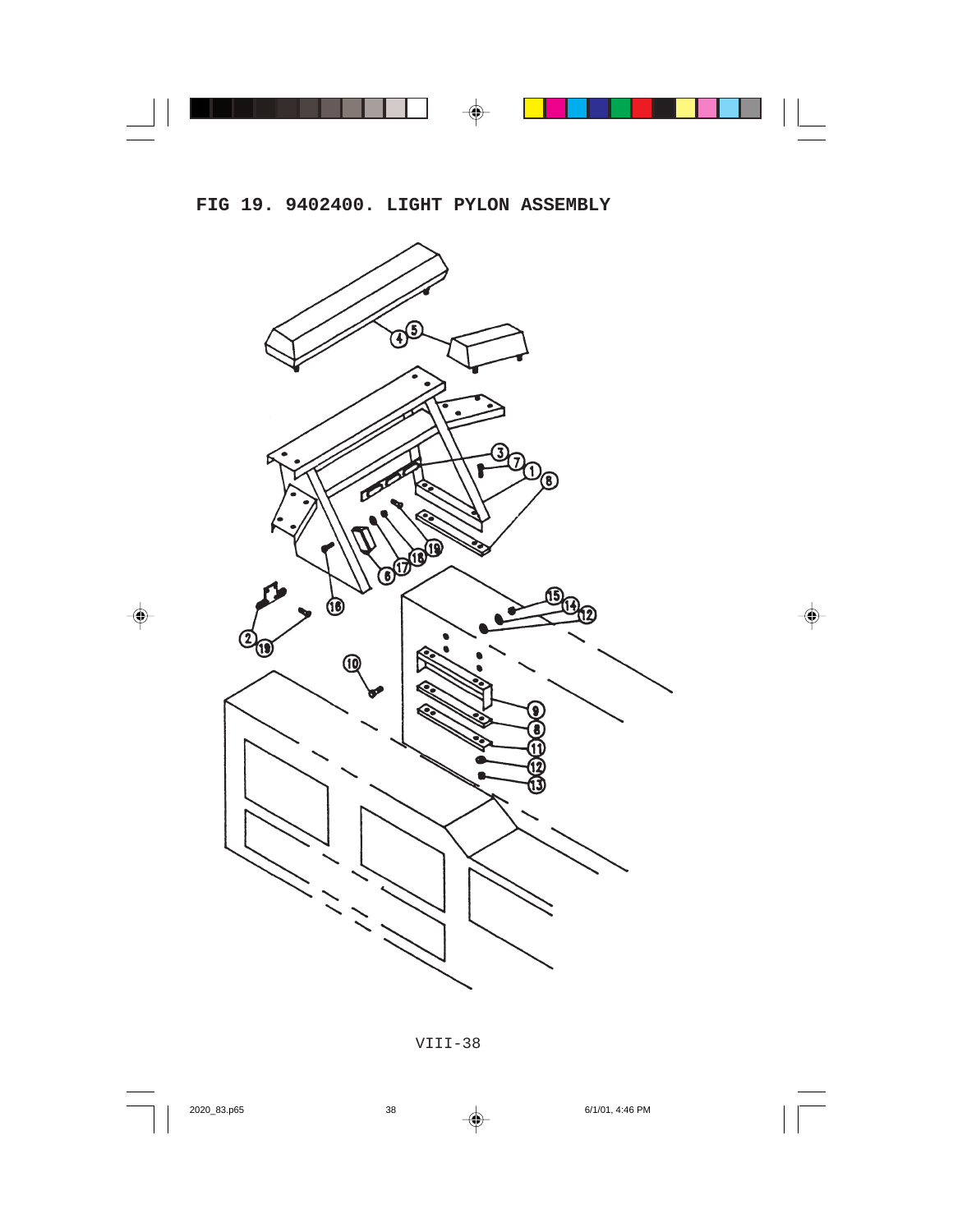#### **FIG 19. 9402400. LIGHT PYLON ASSEMBLY**

| ID<br>NO       | PART<br>NO | <b>DESCRIPTION</b>                      | QTY            |
|----------------|------------|-----------------------------------------|----------------|
| 1              | 9402410    | LIGHT PYLON ASSEMBLY                    | $\mathbf 1$    |
| 2              | 9025062    | LICENSE PLATE LAMP                      | $\mathbf 1$    |
| 3              | 9025006    | 3 CLUSTER LIGHT BAR                     | $\mathbf 1$    |
| $\overline{4}$ | N/A        | LIGHT BAR LONG (OPTIONAL)               | $\mathbf 1$    |
| 5              | N/A        | LIGHT BAR SIDE'S (OPTIONAL)             | $\overline{c}$ |
| 6              | 9022537    | ELECTRICAL JUNCTION BOX                 | $\mathbf 1$    |
| 7              | 9041406    | HEX HD CAP SCREW $1/2-13$ X $2-1/2$ "LG | 8              |
| 8              | 9402416    | RUBBER STRIP                            | $\overline{4}$ |
| 9              | 9402413    | SUPPORT-LIGHT PYLON                     | 2              |
| 10             | 9041403    | HEX HD CAP SCREW. 1/2-13 X 1-1/2"       | 8              |
| 11             | 9402415    | U-CHANNEL                               | $\overline{c}$ |
| 12             | 9045235    | FLAT WASHER 1/2-BS PLATED               | 8              |
| 13             | 9043311    | HEX NYLOK WASHER 1/2'-13                | 8              |
| 14             | 9045059    | LOCKWASHER 1/2"BS                       | 8              |
| 15             | 9043129    | NUT $1/2$ "NC                           | 8              |
| 16             | 9041105    | HEX HD CAP SCREW 5/16"NC X 1- LG        | 2              |
| 17             | 9045056    | LOCK WASHER 5/16- BS                    | 2              |
| 18             | 9043126    | NUT 5/16- NC                            | 2              |
| 9              | 9043827    | PAN HD TAP SCREW 10/32 X 5/8 LG         | 6              |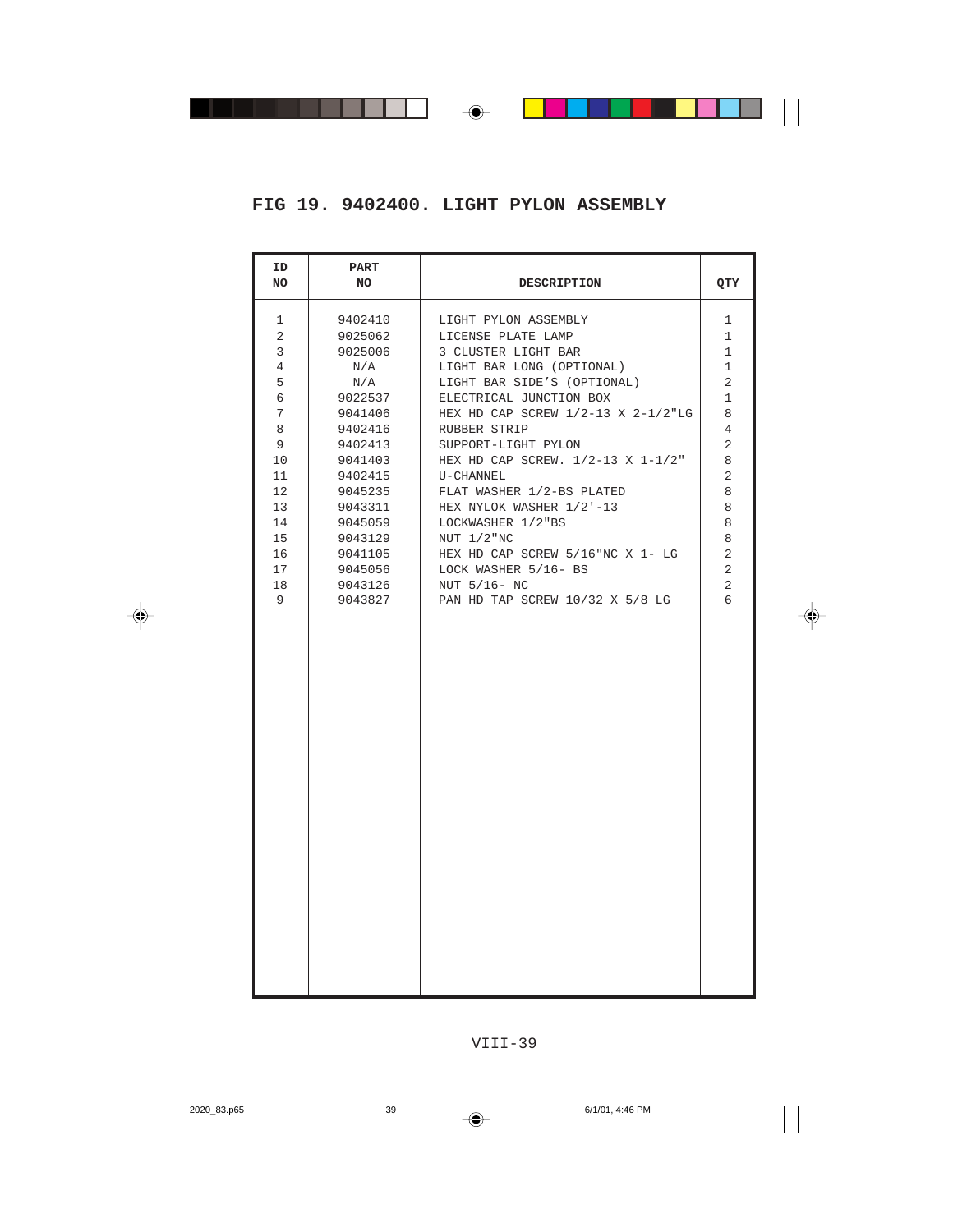#### **FIG 20. OPTIONAL EQUIPMENT**

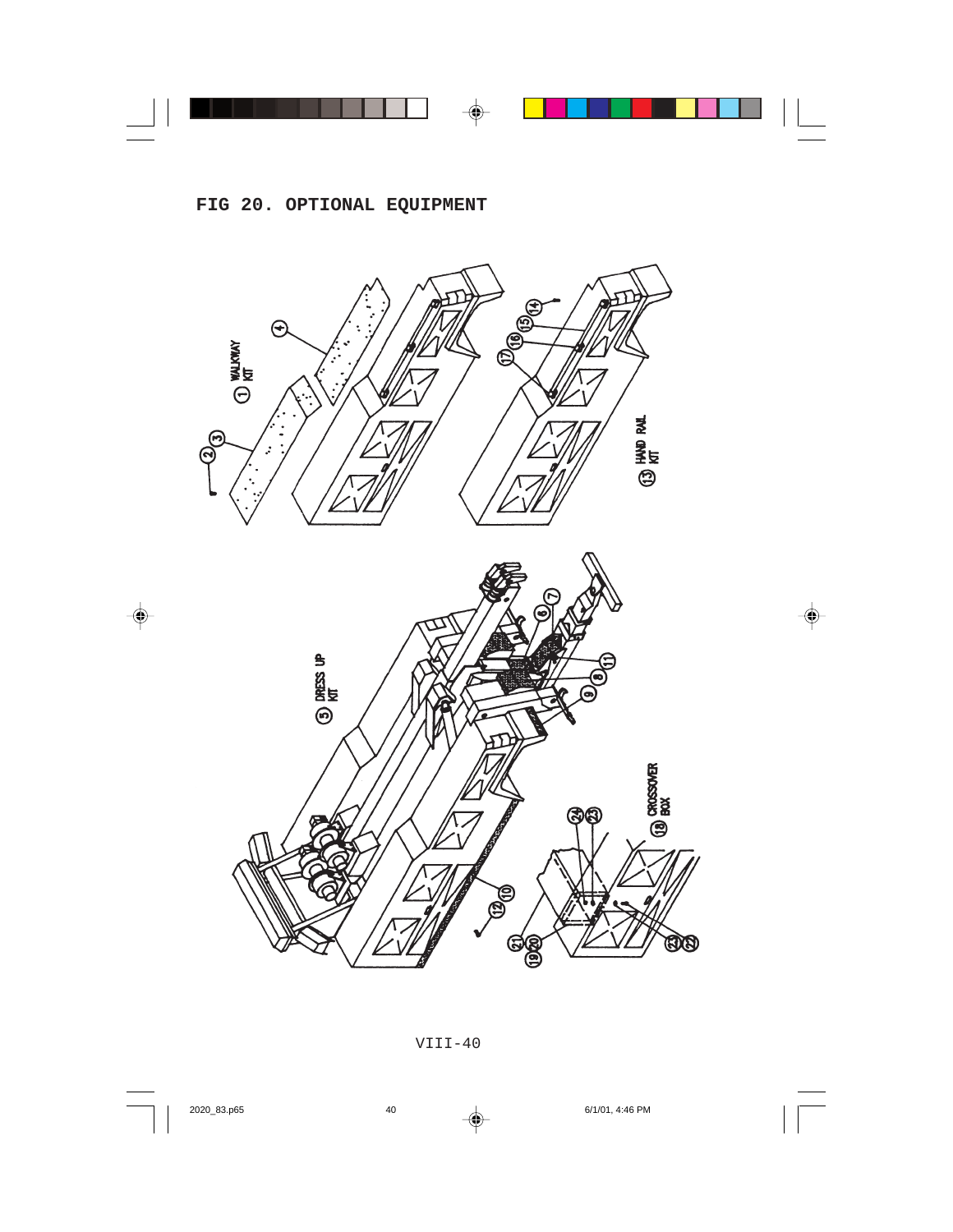| ID<br>NO | PART<br>NO | <b>DESCRIPTION</b>                                     | QTY            |
|----------|------------|--------------------------------------------------------|----------------|
| 1        | 915960000  | WALKWAY KIT OPTION 156"                                | 1              |
|          | 915970000  | WALKWAY KIT OPTION 138"                                | $\mathbf 1$    |
|          |            | (INCLUDES ITEMS 2, 3, 4)                               |                |
| 2        | 9044376    | PAN HD TAP SCREW                                       | 60             |
| 3        | 915960003  | FRONT WALKWAY PLATE 156"                               | 2              |
|          | 915960503  | FRONT WALKWAY PLATE 138"                               | $\overline{a}$ |
| 4        | 915960001  | REAR WALKWAY PLATE, LH 156"                            | $\mathbf{1}$   |
|          | 915960002  | REAR WALKWAY PLATE, RH 156"                            | $\mathbf 1$    |
|          | 915960501  | REAR WALKWAY PLATE, LH 138"                            | $\mathbf 1$    |
|          | 915960502  | REAR WALKWAY PLATE, RH 138"                            | $\mathbf 1$    |
| 5        | 915961000  | DRESS UP KIT OPTION                                    | 1              |
|          |            | (INCLUDES ITEMS 6, 7, 8, 9, 10, 11, 12)                |                |
| 6        | 915961001  | VERTICAL BOOM PLATE                                    | 1              |
| 7        | 915961007  | STINGER PLATE                                          | $\mathbf{1}$   |
| 8        | 915961004  | STIFFLEG PLATE, LH                                     | $\mathbf{1}$   |
|          | 915961005  | STIFFLEG PLATE, RH                                     | $\mathbf{1}$   |
| 9        | 920961003  | MUD FLAP PLATE                                         | 2              |
| 10       | 920961002  | LOWER SIDE TOOL BOX PLATE                              | 2              |
| 11       | 915961006  | PIVOT FOOT PLATE                                       | $\mathbf 1$    |
| 12       | 9044376    | PAN HD SELF TAPPING SCREW                              | 84             |
| 13       | 920960500  | HANDRAIL KIT OPTION<br>(INCLUDES ITEMS 14, 15, 16, 17) | $\mathbf{1}$   |
| 14       | 9048553    | SCREW                                                  | 12             |
| 15       | 920960501  | TUBE                                                   | 2              |
| 16       | 9048552    | CENTER STANCHION                                       | 2              |
| 17       | 9048551    | END STANCHION                                          | $\overline{4}$ |
| 18       | 920550000  | CROSSOVER BOX OPTION                                   | $\mathbf{1}$   |
|          |            | (INCLUDES ITEMS 19, 20, 21, 22, 23, 24)                |                |
| 19       | 920550005  | FRONT & REAR MOUNTING ANGLES                           | $\overline{4}$ |
| 20       | 920550004  | UPPER & LOWER MOUNTING ANGLES                          | $\overline{4}$ |
| 21       | 920550500  | CROSSOVER BOX                                          | $\mathbf{1}$   |
| 22       | 9041205    | 3/8"NC X 1" LG. HEX HD CAP SCREW                       | 36             |
| 23       | 9045255    | 3/8" FLAT WASHER                                       | 72             |
| 24       | 9043306    | 3/8" NYLOK NUT                                         | 36             |
|          |            |                                                        |                |
|          |            |                                                        |                |
|          |            |                                                        |                |
|          |            |                                                        |                |
|          |            |                                                        |                |
|          |            |                                                        |                |
|          |            |                                                        |                |
|          |            |                                                        |                |
|          |            |                                                        |                |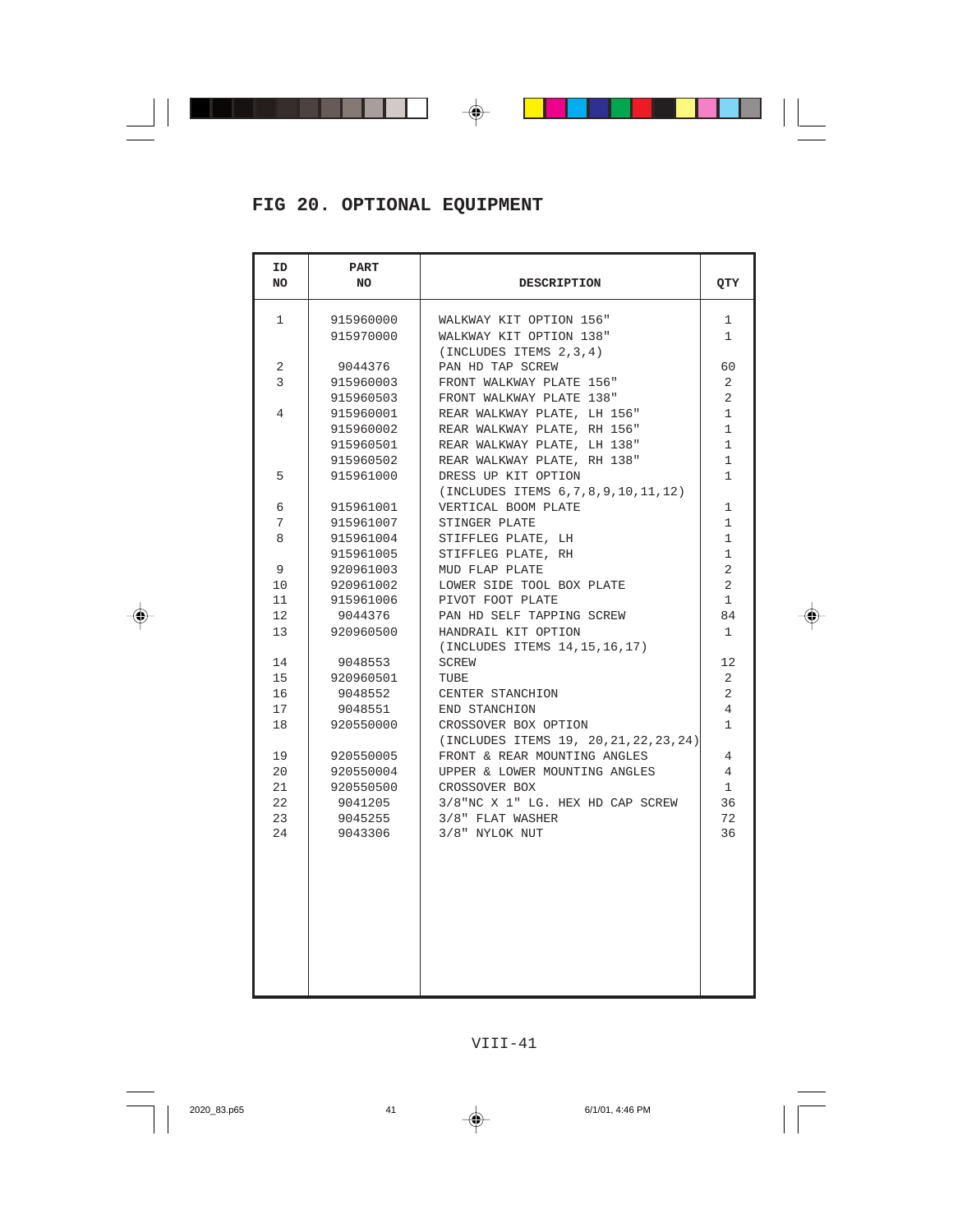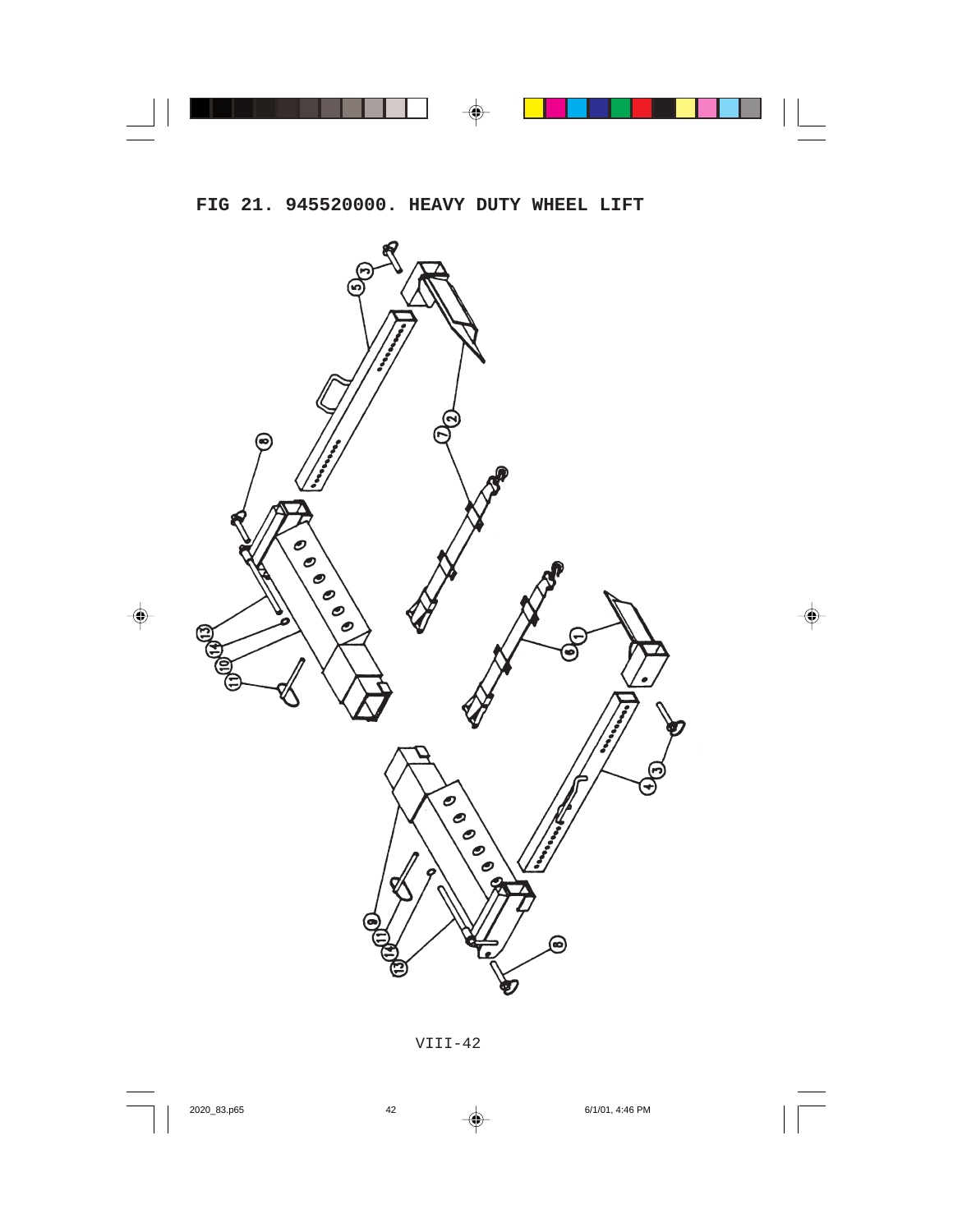| ID<br>NO       | PART<br>NO | <b>DESCRIPTION</b>             | QTY            |
|----------------|------------|--------------------------------|----------------|
| 1              | 945520500  | WHEEL LIFT SCOOP, LH           | 1              |
| 2              | 945527500  | WHEEL LIFT SCOOP, RH           | $\mathbf 1$    |
| 3              | 9046568    | LOCK PIN                       | $\mathbf 1$    |
| $\overline{4}$ | 945521500  | ${\tt LIFT}$ ARM, ${\tt LH}$   | $\mathbf{1}$   |
| 5              | 945528500  | LIFT ARM, RH                   | $\mathbf 1$    |
| 6              | 9048634    | TIE DOWN STRAP-1" WIDE         | 2              |
| 7              | 9048705    | TIE DOWN STRAP-3" WIDE         | 2              |
| 8              | 9046569    | LOCK PIN                       | 2              |
| 9              | 945521000  | ADJUSTABLE EXTENSION C'BAR, LH | $\mathbf 1$    |
| 10             | 945528000  | ADJUSTABLE EXTENSION C'BAR, RH | $\mathbf 1$    |
| 11             | 9046570    | LOCK PIN                       | $\overline{c}$ |
| 12             | 945520003  | RATCHET HANDLE (NOT SHOWN)     | 2              |
| 13             | 945521200  | STOP PIN                       | 2              |
| 14             | 9056150    | 1-1/2" EXTENSION RETAINING PIN | 2              |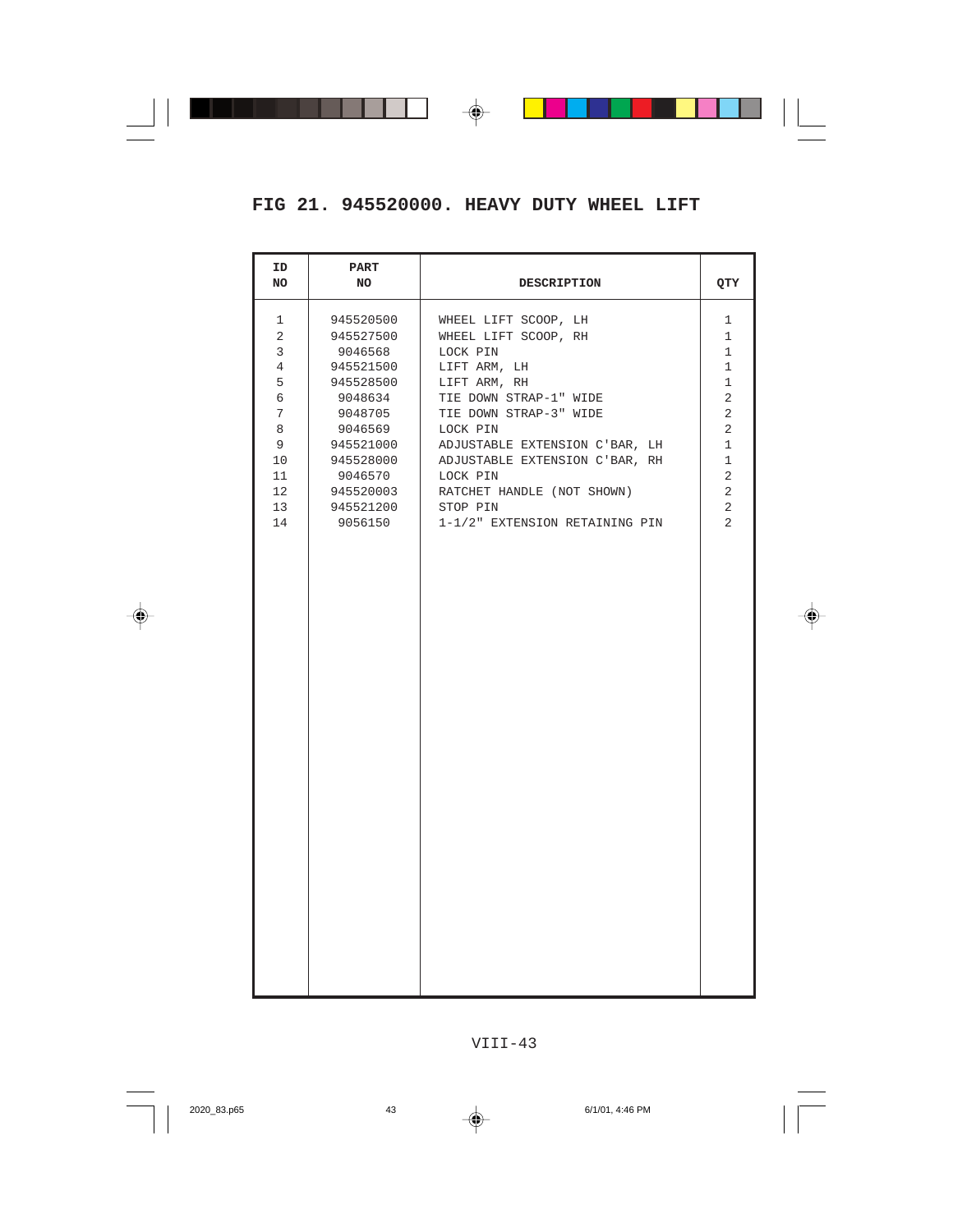# **NOTES**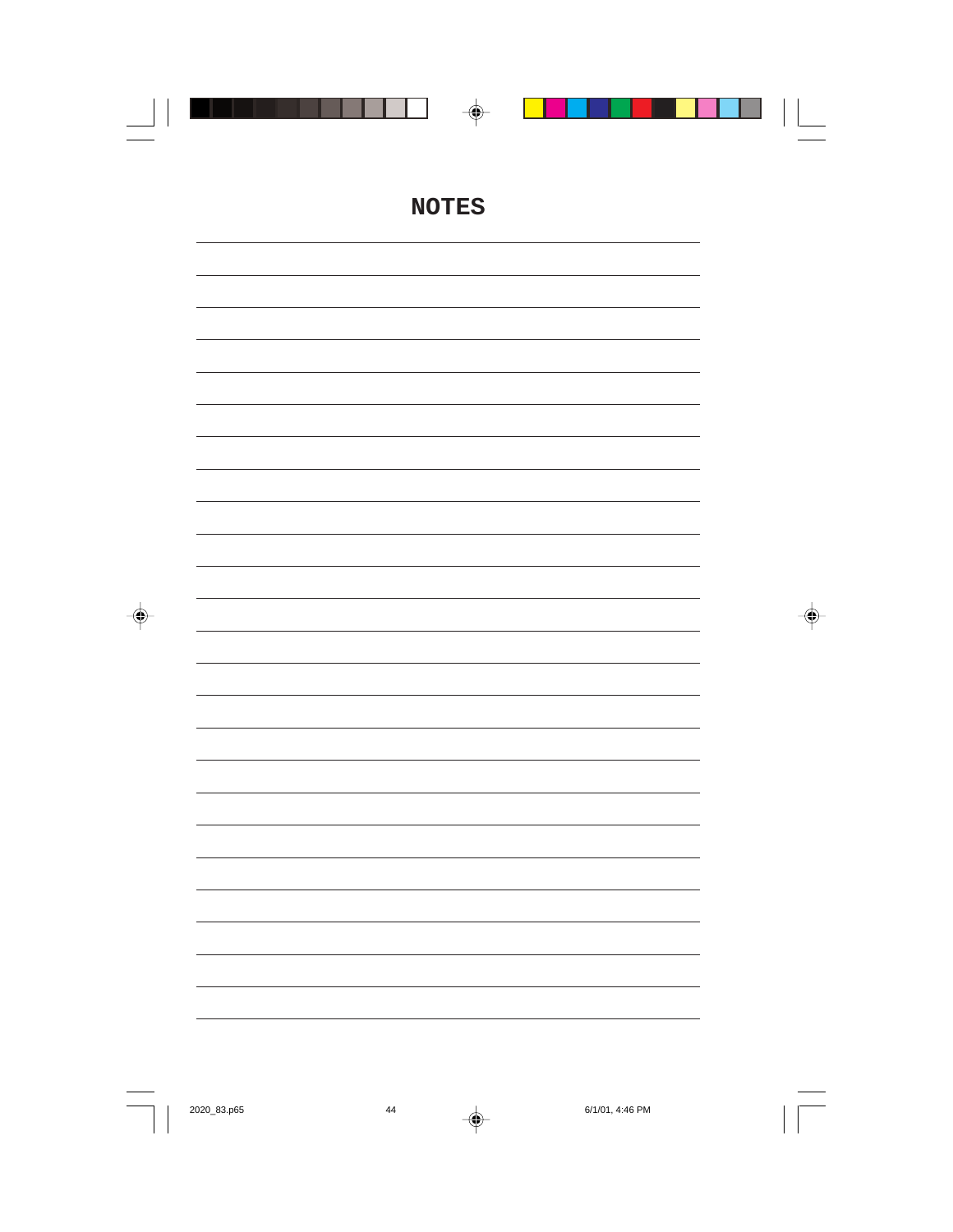# **NOTES**